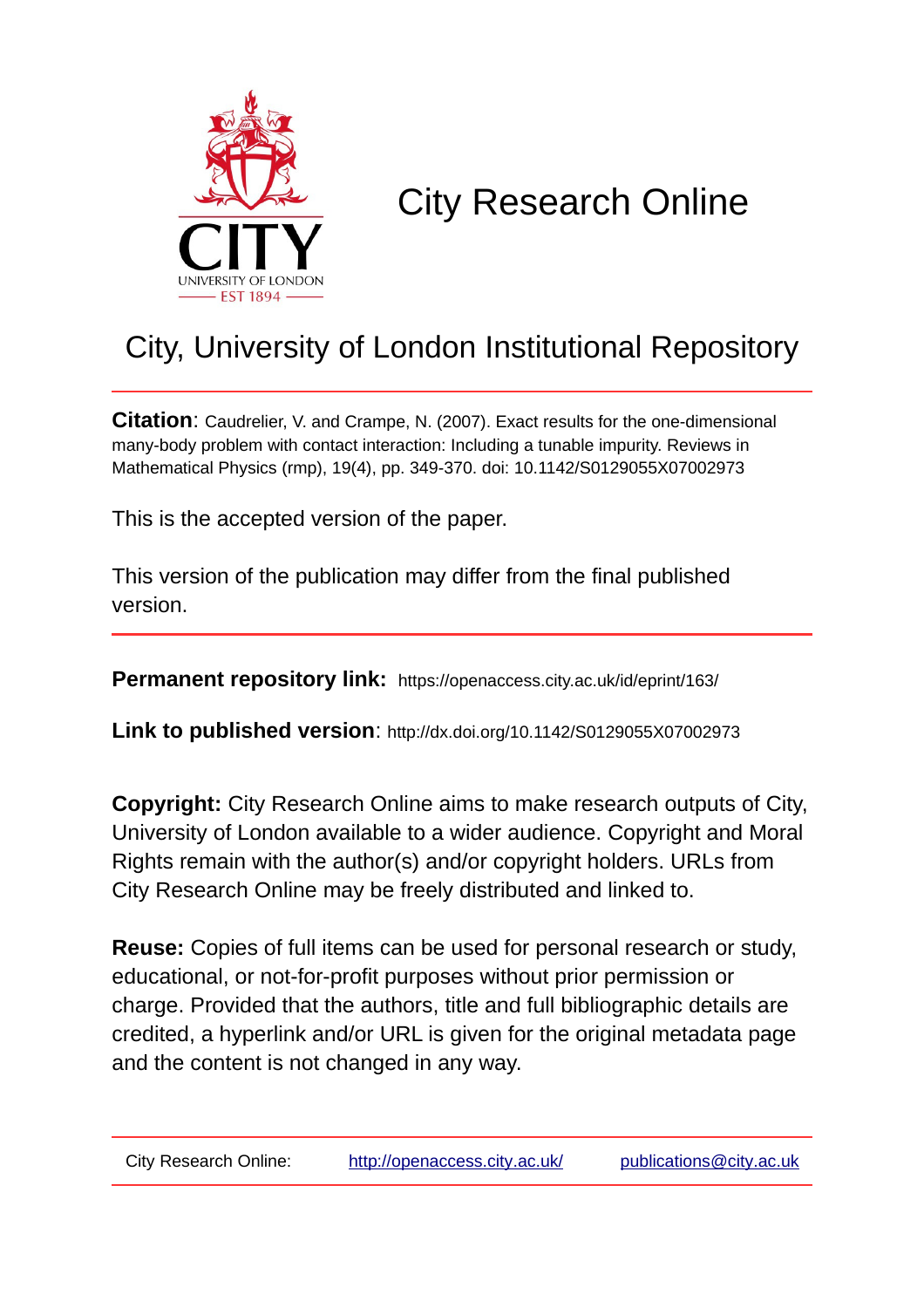## Exact results for the one-dimensional many-body problem with contact interaction: Including a tunable impurity

V.Caudrelier  $^a$  and N.Crampé  $^b$ 

 $a$  Laboratoire d'Annecy-le-Vieux de Physique Théorique LAPTH, CNRS, UMR 5108, Université de Savoie B.P. 110, F-74941 Annecy-le-Vieux Cedex, France

> <sup>b</sup> Department of Mathematics University of York Heslington York YO10 5DD, United Kingdom

#### Abstract

The one-dimensional problem of N particles with contact interaction in the presence of a tunable transmitting and reflecting impurity is investigated along the lines of the coordinate Bethe ansatz. As a result, the system is shown to be exactly solvable by determining the eigenfunctions and the energy spectrum. The latter is given by the solutions of the Bethe ansatz equations which we establish for different boundary conditions in the presence of the impurity. These impurity Bethe equations contain as special cases well-known Bethe equations for systems on the half-line. We briefly study them on their own through the toy-examples of one and two particles. It turns out that the impurity can be tuned to lift degeneracies in the energies and can create bound states when it is sufficiently attractive. The example of an impurity sitting at the center of a box and breaking parity invariance shows that such an impurity can be used to confine asymmetrically a stationary state. This could have interesting applications in condensed matter physics.

MSC numbers: 82B23, 81R12, 70H06 PACS numbers: 02.30.Ik, 03.65.Fd, 72.10.Fk

> LAPTH-1083/05 cond-mat/yymmnnn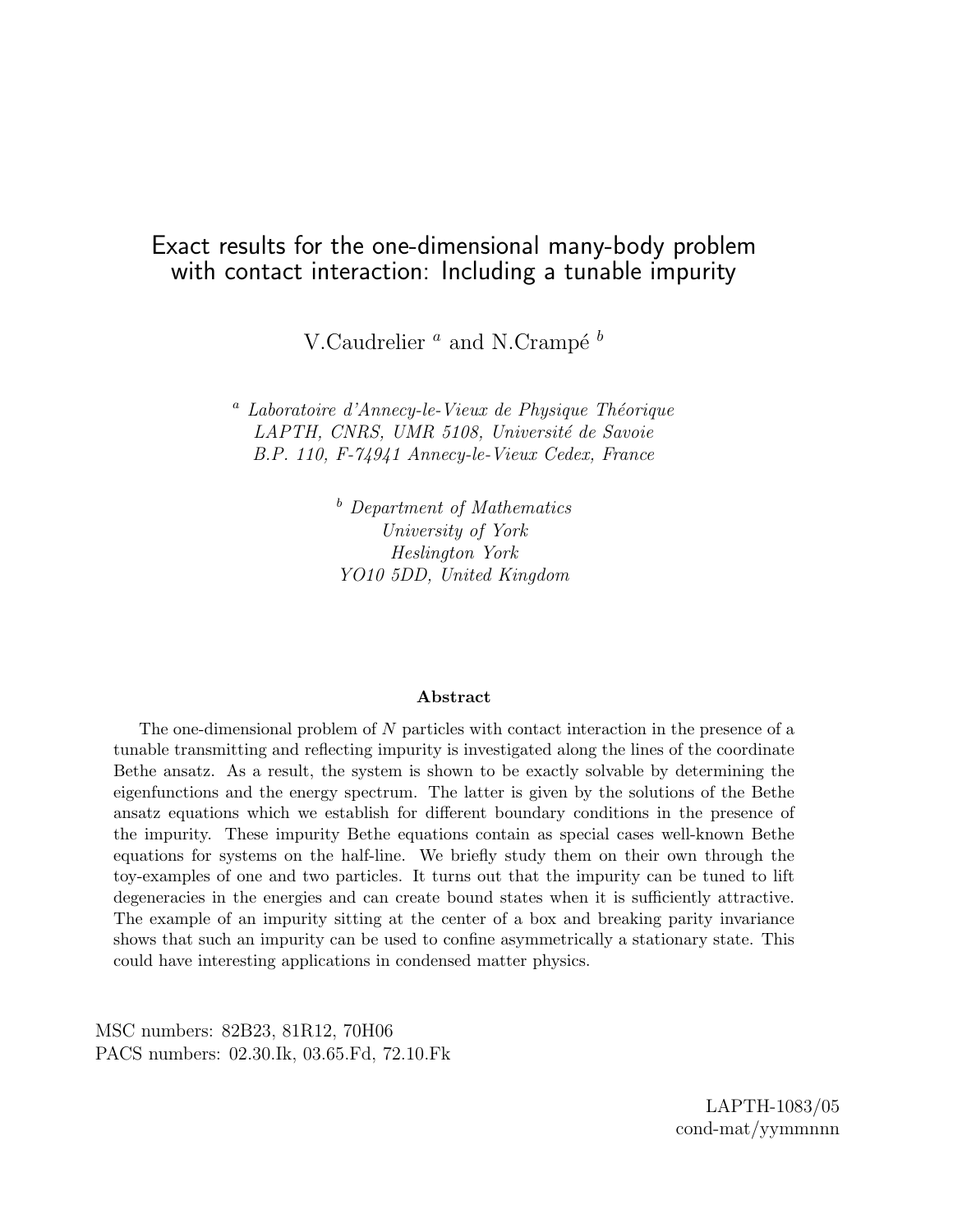## Introduction

Forty years ago, E. Lieb and W. Liniger published their seminal paper presenting exact results for the one-dimensional repulsive Bose gas [1], extending the previous investigation for hard-core bosons [2]. This was completed in [3] for the attractive interaction. It is remarkable that this purely theoretical work finds a huge amount of applications nowadays with the advent of optical lattices. The latter allow to produce quasi one-dimensional environment where the quantum behaviour of ultracold atoms can be probed experimentally  $[4]$ . The main ingredient used in  $[1]$  is the celebrated Bethe ansatz [5] for the wavefunction. In essence, this ansatz assumes an expansion of the wavefunction on plane waves and the coefficients are determined so as to take the interactions into account. Then, the energy spectrum is given by the solution of the Bethe ansatz equations. Soon after, C. N. Yang generalized the results for particles of any statistics by considering a wavefunction in any irreducible representation of the permutation group [6]. In particular, his investigation relied on the now famous Yang-Baxter equation [7]. Finally, M. Gaudin studied the analog of the system of [1] when the bosons are enclosed in a box [8]. In particular, he introduced a slightly more general Hamiltonian than the contact interaction Hamiltonian of [1] depending on two different coupling constants. The latter was recovered recently in [9], for particles with arbitrary spin, as a limit of a long range interacting Hamiltonian of Sutherland type [10] for which integrability was proved. It was also shown that the symmetry of this system is the reflection algebra symmetry [11, 12]. This motivates the interpretation of the Hamiltonian considered by Gaudin as describing particles on the half-line, or equivalently in the presence of a purely reflecting impurity.

Let us stress that the many-body Hamiltonian of  $[1]$  is the restriction to the N-particle Fock space of the well-known nonlinear Schrödinger (NLS) Hamiltonian (see e.g. [13] for a review). The NLS model is one of most studied examples of integrable field theory for which a huge amount of exact results is known. In the same way, the Hamiltonian of [8] is the counterpart of the NLS model on the half-line whose symmetry is given by the reflection algebra [14], showing the consistency of the approach of  $[9]$ . In  $[14]$ , the concept of boundary algebra  $[15]$  was crucial to establish all the properties of NLS on the half-line as an integrable system.

More recently, the concept of Reflection-Transmission (RT) algebras was introduced to handle impurities in integrable systems [16] and successfully applied to the NLS model with impurity to establish the integrability, the symmetry and the correlations functions of the system [17]-[19].

Consequently, it seemed natural to us to consider the many-body analog of NLS with impurity and to investigate it along the lines of [1] and [8]. Just like the system without impurity, it may be of particular interest for current experiments in condensed matter physics.

After presenting the problem in Section 1 together with some notations to describe it, we show in Section 2 that it is exactly solvable thanks to an appropriate Bethe ansatz for the Nparticle wavefunction. In Section 3, the full use of the Bethe ansatz combined with the physical requirement of a finite size system allows to establish the Bethe ansatz equations in the presence of an impurity. This, in turn, is well-known to determine the energy spectrum. Section 4 is devoted to specific examples. First, we show that our setup reproduces the results of [8] as a special case.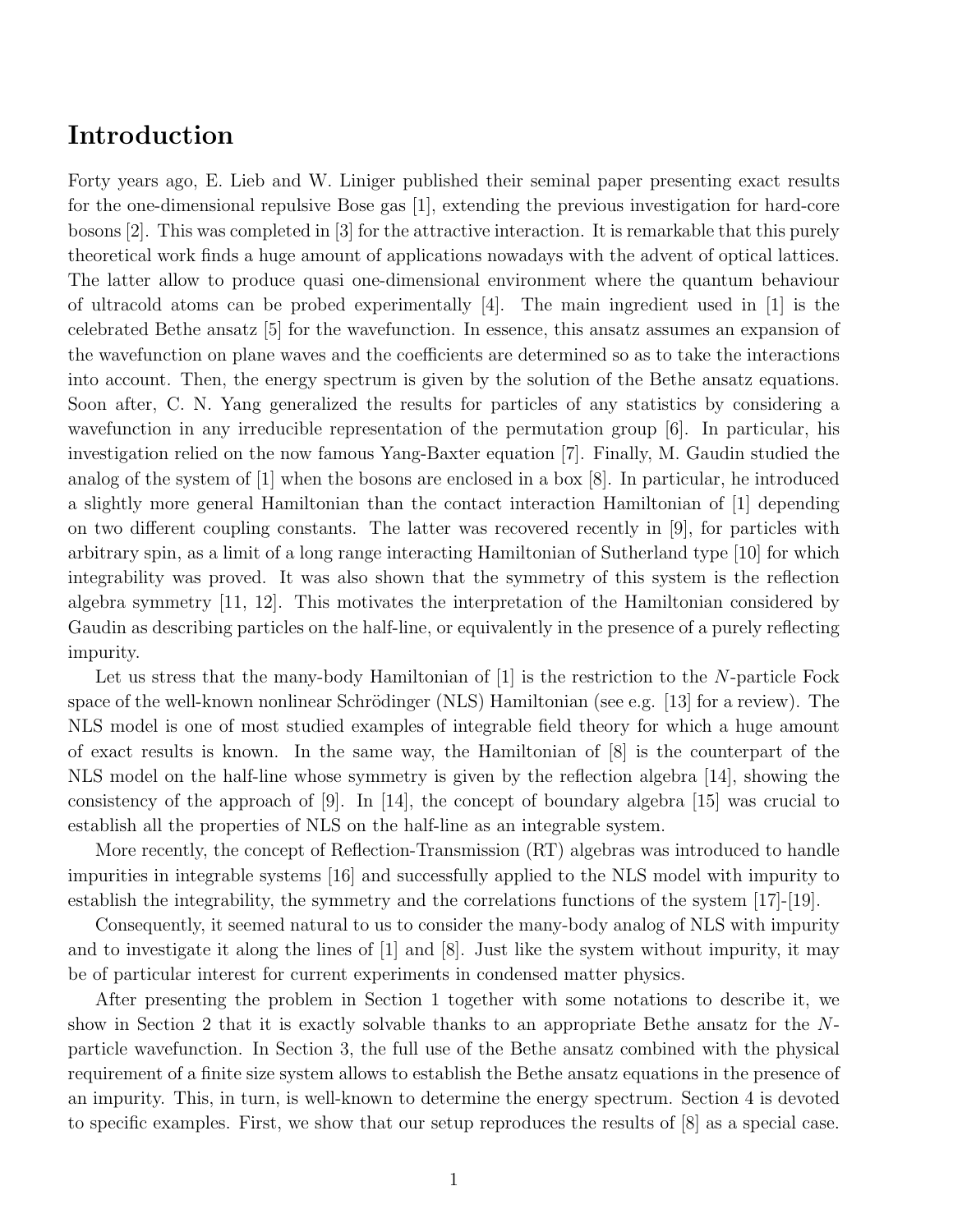Then, we use the one and two-particle cases as toy examples to illustrate the effects of the impurity on the energy levels and on the parity symmetry. Finally, in Section 5, we present our conclusions for this work and give an outlook of future investigations.

## 1 The nature of the problem

#### 1.1 Combining two systems

In this paper, we study a one-dimensional system of N particles interacting through a repulsive  $\delta$ potential in the presence of an impurity sitting at the origin and described by a point-like external potential. This problem is the combination of the interacting system studied in [1, 6] and the free problem in the presence of a point-like potential, see e.g. [20] and [21].

Each of these problems has a well-defined translation in terms of a partial differential equation problem together with boundary conditions for the wavefunction. For example, let us denote by  $\varphi(x_1, \ldots, x_N)$  the N-particle wavefunction for a gas with a repulsive  $\delta$  interaction of coupling constant  $g > 0$ . Then, following [1],  $\varphi$  is solution of the free problem for the energy E

$$
-\sum_{i=1}^{N} \partial_{x_i}^{2} \varphi(x_1, \dots, x_N) = E \varphi(x_1, \dots, x_N), \qquad (1.1)
$$

with the additional requirement of continuity and jump in the derivative at each hyperplane  $x_j = x_k, j \neq k$ 

$$
\varphi(x_1, \ldots, x_N)|_{x_j = x_k^+} = \varphi(x_1, \ldots, x_N)|_{x_j = x_k^-}
$$
\n(1.2)

$$
(\partial_{x_j} - \partial_{x_k}) \varphi(x_1, \dots, x_N)|_{x_j = x_k^+} = [(\partial_{x_j} - \partial_{x_k}) + 2g] \varphi(x_1, \dots, x_N)|_{x_j = x_k^-}
$$
(1.3)

Now, in [20], the second problem is presented for the one-particle wavefunction  $\varphi(x)$ ,  $x \neq 0$  using a unitary matrix  $U \in U(2)$  characterizing the impurity<sup>1</sup>:

$$
\lim_{x \to 0^+} ((U - \mathbb{I})\Phi(x) + i(U + \mathbb{I})\Phi'(x)) = 0,
$$
\n(1.4)

where

$$
\Phi(x) = \begin{pmatrix} \varphi(x) \\ \varphi(-x) \end{pmatrix} , \quad \Phi'(x) = \begin{pmatrix} \varphi'(x) \\ -\varphi'(-x) \end{pmatrix} , \quad x > 0, \quad (1.5)
$$

 $\varphi'(x) = d/dx \varphi(x)$  and I is the  $2 \times 2$  unit matrix. The matrix U can be parametrized as follows  $\mathbf{r}$ 

$$
U = e^{i\xi} \begin{pmatrix} \mu & \nu \\ -\nu^* & \mu^* \end{pmatrix} , \xi \in [0, \pi), \mu, \nu \in \mathbb{C} \text{ such that } |\mu|^2 + |\nu|^2 = 1.
$$
 (1.6)

The symbol <sup>\*</sup> stands for complex conjugation. Mathematically, this problem corresponds to all the possible self-adjoint extensions of the free Hamiltonian when the point  $x = 0$  is removed from the line.

As announced in the introduction, the goal of this paper is to present and solve the quantum N-body problem combining these two models. Physically speaking, we address the problem of a one-dimensional gas of interacting particles in the presence of an impurity.

<sup>&</sup>lt;sup>1</sup>in [20], there is a length scale  $L_0$  which is shown to be an irrelevant parameter. We set it to 1 in this paper.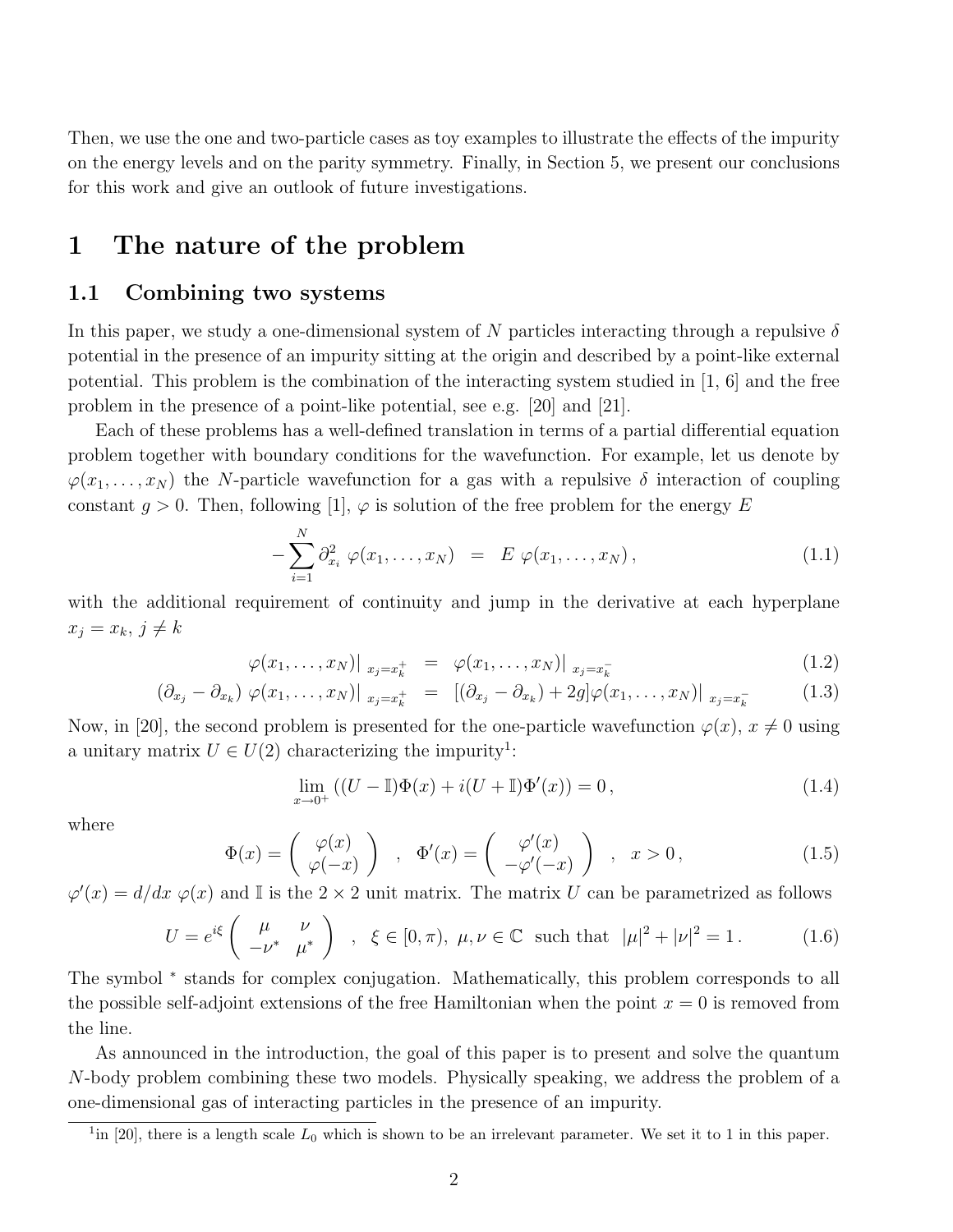### 1.2 Notations and definitions

From the mathematical point of view, the lesson we learn from [1, 6] is the crucial role played by the permutation group  $\mathfrak{S}_N$  of N! elements. It consists of N generators: the identity Id and N – 1 elements  $T_1, \ldots, T_{N-1}$  satisfying

$$
T_j T_j = Id \t, \t T_j T_\ell = T_\ell T_j \t \text{for} \t |j - \ell| > 1 \t , \t (1.7)
$$

$$
T_j T_{j+1} T_j = T_{j+1} T_j T_{j+1} \tag{1.8}
$$

In particular, the last relation gives rise to the famous Yang-Baxter equation [6, 7]. For convenience, we denote a general transposition of  $\mathfrak{S}_N$  by  $T_{ij}$ ,  $i < j$ , given by

$$
T_{ij} = T_{j-1} \dots T_{i+1} T_i T_{i+1} \dots T_{j-1} \tag{1.9}
$$

Then, in [8], the role of the so-called reflection group was emphasized and in [15], the Weyl group  $\mathfrak{W}_N$  associated to the Lie algebra  $B_N$  replaced the permutation group in the construction of a Fock space for systems on the half-line. Let us note that the same group proved to be fundamental in the constructions of [22] corresponding to an interacting gas on the half-line where the usual  $\delta$  interaction was replaced by another contact interaction, the so-called  $\delta'$  interaction.  $\mathfrak{W}_N$  contains  $2^N N!$  elements generated by  $Id, T_1, \ldots, T_{N-1}$  and  $R_1$  satisfying (1.7), (1.8) and

$$
R_1 R_1 = Id \t\t(1.10)
$$

$$
R_1 T_1 R_1 T_1 = T_1 R_1 T_1 R_1 , \qquad , \qquad (1.11)
$$

$$
R_1 T_j = T_j R_1 \qquad \text{for} \quad j > 1. \tag{1.12}
$$

Let us define also  $R_j$ ,  $j = 2, ..., N$  as

$$
R_j = T_{j-1} \dots T_1 R_1 T_1 \dots T_{j-1} \tag{1.13}
$$

Remarkably enough, the same group appears in the construction of Fock space representations for systems with an impurity in the context of RT algebras [16]. One may wonder how the same structure can account for systems on the half-line (i.e. with purely reflecting impurity) and also for systems on the whole line with a reflecting and transmitting impurity. The essential point is the choice of representation. Typically, for a system on the half-line involving particles with  $n$  internal degrees of freedom, *n*-dimensional representations of  $\mathfrak{W}_N$  are used. It was realized in [17, 19] that the same problem on the whole line with a reflecting and transmitting impurity requires 2*n*-dimensional (at least) representations of  $\mathfrak{W}_N$ . An intuitive (maybe naive) interpretation of this fact is that the impurity naturally defines two half-lines which are physically inequivalent, especially if parity invariance is broken.

## 2 Exact solvability of the model

For pedagogical reasons, we present first the one and two-particle cases in detail before turning to the study of the N-particle problem in its full generality. We refer the experienced reader directly to section 2.3.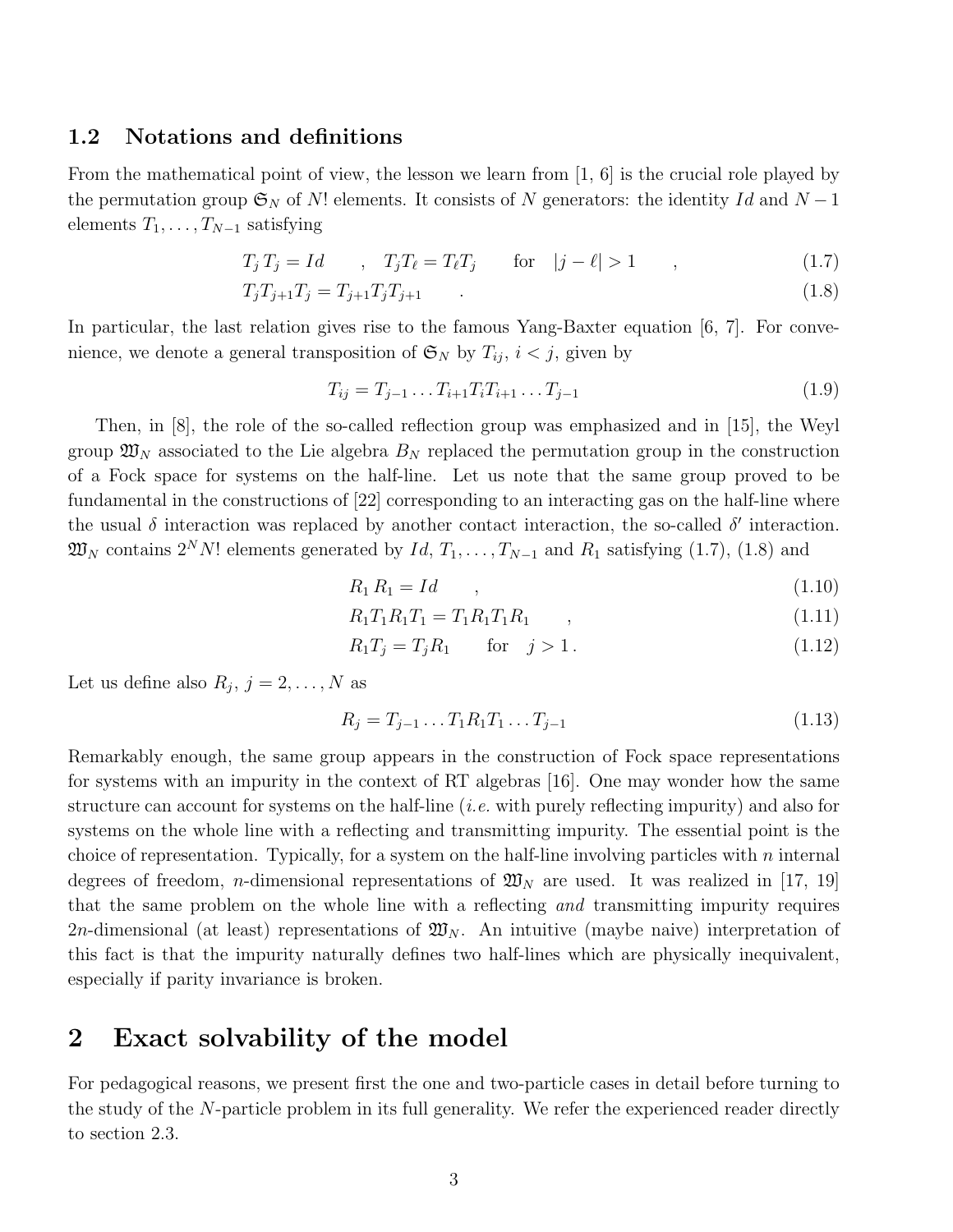## 2.1 One particle

For  $x \in \mathbb{R} \setminus \{0\}$ , the one-particle wavefunction is taken as follows

$$
\varphi(x) = \begin{cases} \varphi^+(x) & x > 0 \\ \varphi^-(x) & x < 0 \end{cases}
$$
\n(2.1)

We define for  $x > 0$ 

$$
\Phi(x) = \begin{pmatrix} \varphi^+(x) \\ \varphi^-(-x) \end{pmatrix} \tag{2.2}
$$

and following the previous paragraph, the boundary conditions at  $x = 0$ , which we will call in this paper the impurity conditions, read

$$
(U - \mathbb{I})\Phi(x) = -i(U + \mathbb{I})\Phi'(x) \quad \text{for} \quad x \to 0^+, \tag{2.3}
$$

the matrix  $U$  being given in  $(1.6)$ .

Let us expand  $\Phi$  on plane waves as follows

$$
\Phi(x) = \exp(ikx)\mathcal{A}_{Id} + \exp(-ikx)\mathcal{A}_R
$$
\n(2.4)

where  $\mathcal{A}_P =$  $\overline{a}$  $A_P^+$  $\frac{A_P}{A_P}$ P  $\mathbf{r}$ ,  $P = Id, R$ . These coefficients are constrained by condition (2.3). This is essentially the celebrated Bethe ansatz for one particle and it is solution of equation (1.1) with  $E = k^2$ . Plugging back into (2.3), one gets,

$$
\mathcal{A}_R = Z(-k)\mathcal{A}_{Id} \text{ and } \mathcal{A}_{Id} = Z(k)\mathcal{A}_R
$$
\n(2.5)

where

$$
Z(k) = -[U - \mathbb{I} - k(U + \mathbb{I})]^{-1} [U - \mathbb{I} + k(U + \mathbb{I})]
$$
\n(2.6)

The consistency of the ansatz is ensured by  $Z(k)Z(-k) = \mathbb{I}$  which is readily seen to hold. The property  $Z^{\dagger}(k) = Z(-k)$ , where <sup>†</sup> stands for Hermitian conjugation, then leads to the physical unitarity  $Z^{\dagger}(k)Z(k) = \mathbb{I}$ .

For completeness, let us make the connection with the other usual setting of the problem. For  $\nu \neq 0$ , (2.3) is equivalent to

$$
\begin{pmatrix}\n\varphi(x) \\
\varphi'(x)\n\end{pmatrix} = \alpha \begin{pmatrix}\na & b \\
c & d\n\end{pmatrix} \begin{pmatrix}\n\varphi(-x) \\
\varphi'(-x)\n\end{pmatrix}, \text{for } x \to 0^+,
$$
\n(2.7)

where

 ${a, ..., d \in \mathbb{R}, \alpha \in \mathbb{C} : ad - bc = 1, \overline{\alpha}\alpha = 1}.$  (2.8)

This is the  $SU(2)$  parametrization. Writing  $\mu = \mu_R + i\mu_I$ ,  $\nu = \nu_R + i\nu_I$  with  $\mu_R$ ,  $\mu_I$ ,  $\nu_R$ ,  $\nu_I \in \mathbb{R}$ , the relation between the two parametrizations is

$$
\alpha = \frac{i\nu}{|\nu|} \; , \; a = \frac{\sin\xi - \mu_I}{|\nu|} \; , \; b = -\frac{\cos\xi + \mu_R}{|\nu|} \; , \; c = \frac{\cos\xi - \mu_R}{|\nu|} \; , \; d = \frac{\sin\xi + \mu_I}{|\nu|} \; . \tag{2.9}
$$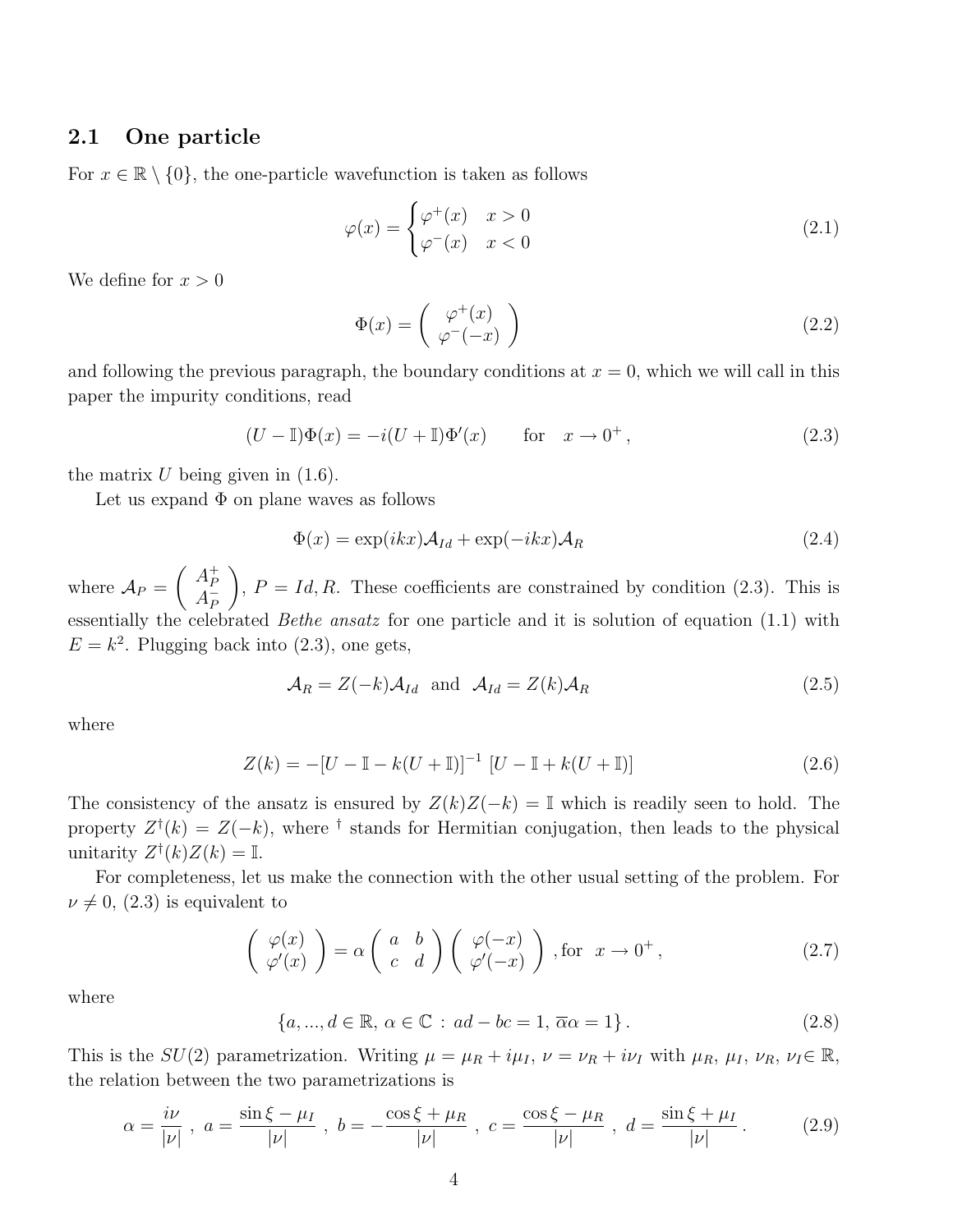From this one finds

$$
Z(k) = \begin{pmatrix} R^+(k) & T^+(k) \\ T^-(-k) & R^-(-k) \end{pmatrix}
$$
 (2.10)

where

$$
R^{+}(k) = \frac{bk^{2} + i(a - d)k + c}{bk^{2} + i(a + d)k - c}, \qquad T^{+}(k) = \frac{2i\alpha k}{bk^{2} + i(a + d)k - c},
$$
\n(2.11)

$$
R^{-}(k) = \frac{bk^{2} + i(a - d)k + c}{bk^{2} - i(a + d)k - c}, \qquad T^{-}(k) = \frac{-2i\overline{\alpha}k}{bk^{2} - i(a + d)k - c},
$$
\n(2.12)

are usually referred to as reflection and transmission coefficients of the impurity. Of great importance is the well-known associated basis of orthonormal eigenfunctions for scattering states

$$
\psi_k^+(x) = \theta(-x)T^-(k)e^{ikx} + \theta(x)\left[e^{ikx} + R^+(-k)e^{-ikx}\right], \quad k < 0,
$$
\n(2.13)

$$
\psi_k^-(x) = \theta(x)T^+(k)e^{ikx} + \theta(-x)\left[e^{ikx} + R^-(-k)e^{-ikx}\right], \quad k > 0,
$$
\n(2.14)

which appears as a particular choice of the above setting, justifying the Bethe ansatz approach. These eigenfunctions play a crucial role in the quantum field theoretic version of this problem *i.e.* the nonlinear Schrödinger equation with impurity  $[17]$ .

For  $\nu = 0$ , (2.3) gives rise to the so-called separated boundary conditions of the form

$$
\varphi^{+'}(0^{+}) = q^{+} \varphi^{+}(0^{+}) \quad , \quad \varphi^{-'}(-0^{+}) = q^{-} \varphi^{-}(-0^{+}) \tag{2.15}
$$

with  $q^+$ ,  $q^- \in \mathbb{R} \cup \{\infty\}$  given by  $q^{\pm} = \mp \tan(\frac{\xi \pm \zeta}{2})$ ,  $\zeta$  being the argument of  $\mu$ .

## 2.2 Two particles

In the same spirit as before, for  $x_1, x_2 \in \mathbb{R} \setminus \{0\}$  and  $x_1 \neq x_2$ , the two-particle wavefunction is taken to be

$$
\varphi(x_1, x_2) = \begin{cases}\n\varphi^{++}(x_1, x_2) & x_1 > 0, x_2 > 0 \\
\varphi^{+-}(x_1, x_2) & x_1 > 0, x_2 < 0 \\
\varphi^{-+}(x_1, x_2) & x_1 < 0, x_2 > 0 \\
\varphi^{--}(x_1, x_2) & x_1 < 0, x_2 < 0\n\end{cases}
$$
\n(2.16)

Then, we define for  $x_1, x_2 > 0$  and  $x_1 \neq x_2$ 

$$
\Phi(x_1, x_2) = \begin{pmatrix} \varphi^{++}(x_1, x_2) \\ \varphi^{+-}(x_1, -x_2) \\ \varphi^{-+}(-x_1, x_2) \\ \varphi^{--}(-x_1, -x_2) \end{pmatrix}
$$
\n(2.17)

Now, we implement the fact that each particle can interact with the impurity by imposing two impurity conditions

$$
[(U - \mathbb{I}) \otimes \mathbb{I}]\Phi(x_1, x_2) = -i[(U + \mathbb{I}) \otimes \mathbb{I}]\partial_{x_1}\Phi(x_1, x_2) \quad \text{for} \quad x_1 \to 0^+ \quad (2.18)
$$

$$
[\mathbb{I} \otimes (U - \mathbb{I})] \Phi(x_1, x_2) = -i[\mathbb{I} \otimes (U + \mathbb{I})] \partial_{x_2} \Phi(x_1, x_2) \quad \text{for} \quad x_2 \to 0^+.
$$
 (2.19)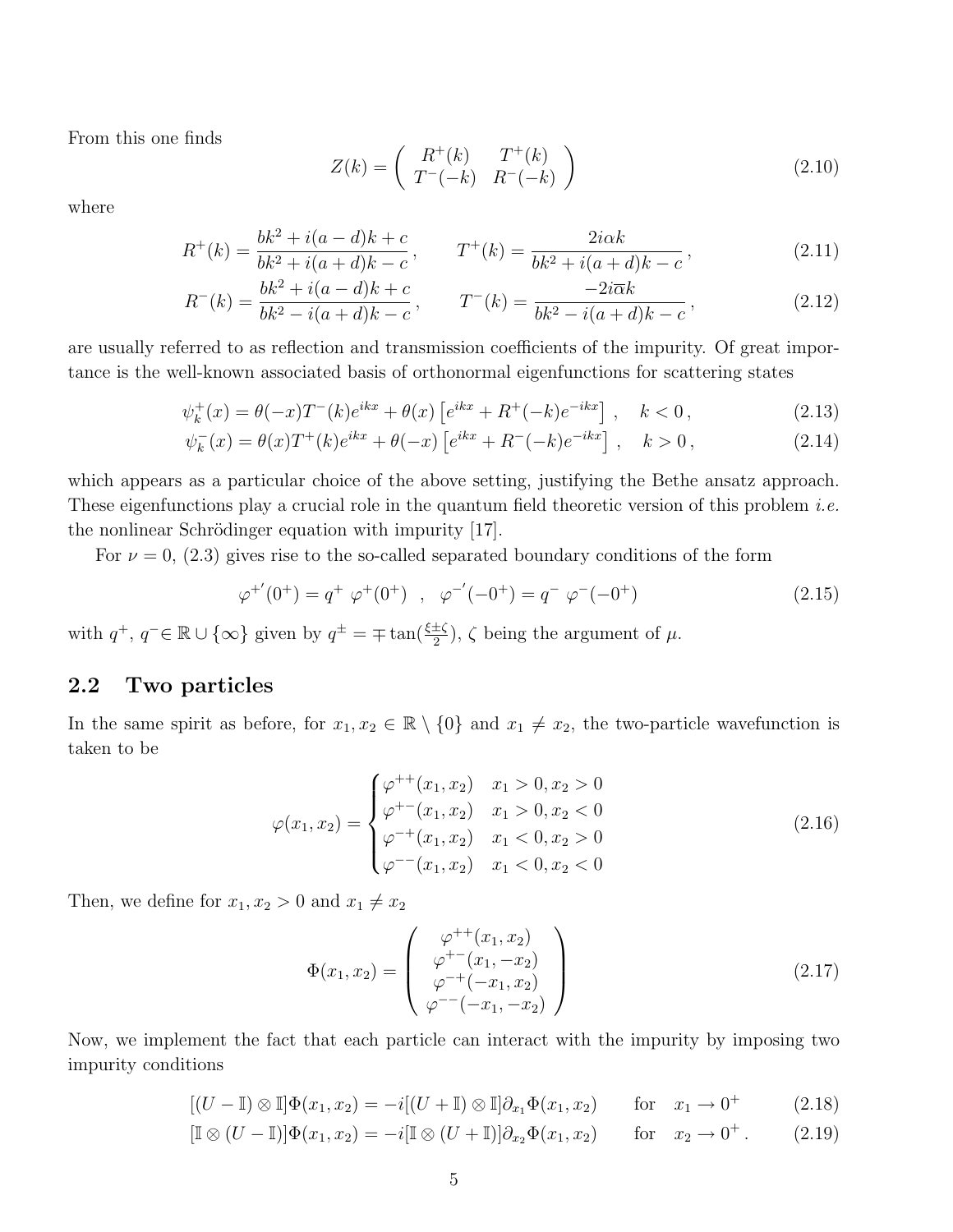The interaction in the bulk between the two particles through a  $\delta$  potential is implemented as follows

$$
\Phi(x_1, x_2)|_{x_1 = x_2^+} = \widetilde{T}_1 \Phi(x_1, x_2)|_{x_1 = x_2^-}
$$
\n(2.20)

$$
(\partial_{x_1} - \partial_{x_2}) \Phi(x_1, x_2)|_{x_1 = x_2^+} = \tilde{T}_1 [(\partial_{x_1} - \partial_{x_2}) + 2g] \Phi(x_1, x_2)|_{x_1 = x_2^-}
$$
(2.21)

where  $\widetilde{T}_1$  is the representation on  $\mathbb{C}^2 \otimes \mathbb{C}^2$  of  $T_1 \in \mathfrak{S}_2$  given by

$$
\widetilde{T}_1 = \left(\begin{array}{cccc} 1 & 0 & 0 & 0 \\ 0 & 0 & 1 & 0 \\ 0 & 1 & 0 & 0 \\ 0 & 0 & 0 & 1 \end{array}\right) \tag{2.22}
$$

Similarly,  $\widetilde{Id}$  is the  $4 \times 4$  unit matrix representing Id.

The crucial and new point now is to formulate an ansatz for  $\Phi(x_1, x_2)$  and show that it solves the problem. For  $0 < x_{Q1} < x_{Q2}$  with  $Q \in \mathfrak{S}_2 = \{Id, T_1\}$ , we take

$$
\Phi_Q(x_1, x_2) = \sum_{P \in \mathfrak{W}_2} \exp[i(k_{P1} x_{Q1} + k_{P2} x_{Q2})] \widetilde{Q} \mathcal{A}_P(Q) \tag{2.23}
$$

where  $\mathcal{A}_P(Q) =$  $\overline{a}$  $\begin{array}{c} \hline \end{array}$  $A_P^{++}$  $_{P}^{++}(Q)$  $A_P^{\ddag -}$  $_P^{+-}(Q)$  $A_P^{-+}$  $^{-+}_{P}(Q)$  $A_P^{--}$  $_P^{--}(Q)$  $\mathbf{r}$ are the coefficients to determine. The energy is simply  $E = k_1^2 + k_2^2$ .

The impurity conditions imply

$$
\mathcal{A}_{PR_1}(Id) = [Z(-k_{P1}) \otimes \mathbb{I}] \mathcal{A}_P(Id) \qquad (2.24)
$$

$$
\widetilde{T}_1 \mathcal{A}_{PR_1}(T_1) = [\mathbb{I} \otimes Z(-k_{P1})] \widetilde{T}_1 \mathcal{A}_P(T_1)
$$
\n(2.25)

which reduce to

$$
\mathcal{A}_{PR_1}(Q) = [Z(-k_{P1}) \otimes \mathbb{I}] \mathcal{A}_P(Q) \quad \text{with} \quad Q \in \mathfrak{S}_2 \tag{2.26}
$$

using

$$
\widetilde{T}_1 \left[ \mathbb{I} \otimes Z(k) \right] \widetilde{T}_1 = Z(k) \otimes \mathbb{I} \,. \tag{2.27}
$$

The matrix  $Z$  is the one given in  $(2.6)$ .

The bulk conditions (2.20) and (2.21) give

$$
\mathcal{A}_{PT_1}(Q) = \frac{1}{k_{P1} - k_{P2} + ig} \left( (k_{P1} - k_{P2}) \mathcal{A}_P(QT_1) - ig \mathcal{A}_P(Q) \right) \quad \text{with} \quad Q \in \mathfrak{S}_2 \tag{2.28}
$$

Introducing the eight-component vector

$$
\mathcal{A}_P = \left( \begin{array}{c} \mathcal{A}_P(Id) \\ \mathcal{A}_P(T_1) \end{array} \right) \tag{2.29}
$$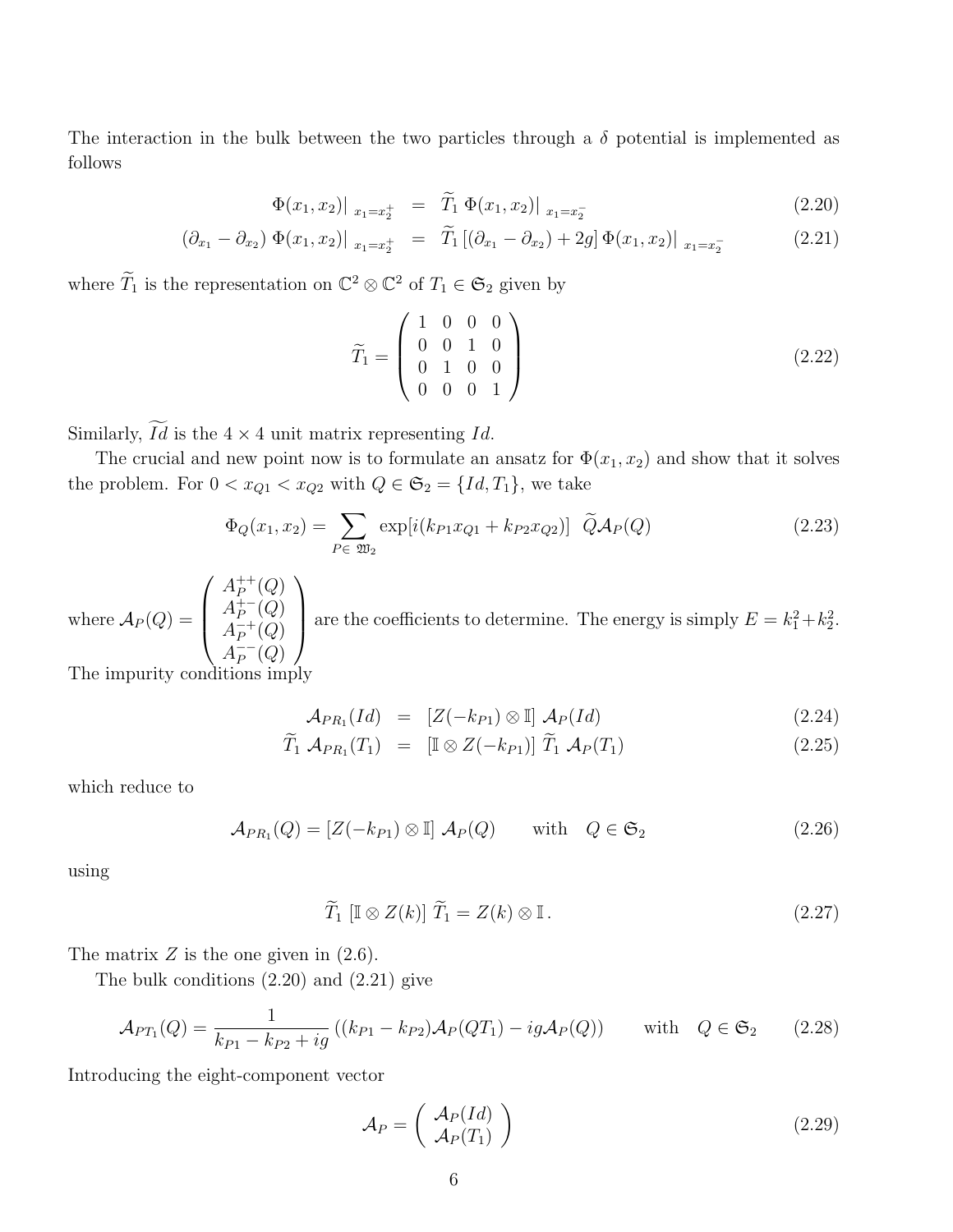We can rewrite (2.26) and (2.28) in a compact form

$$
\mathcal{A}_{PR_1} = \left[ \mathbb{I} \otimes Z(-k_{P1}) \otimes \mathbb{I} \right] \mathcal{A}_P \tag{2.30}
$$

$$
\mathcal{A}_{PT_1} = Y(k_{P1} - k_{P2})\mathcal{A}_P \tag{2.31}
$$

where

$$
Y(k) = \begin{pmatrix} \frac{-ig}{k+ig} & \frac{-ig}{k+ig} & \frac{k}{k+ig} \\ \frac{-ig}{k+ig} & \frac{-ig}{k+ig} & \frac{k}{k+ig} \\ \frac{k}{k+ig} & \frac{-ig}{k+ig} & \frac{-ig}{k+ig} \\ \frac{k}{k+ig} & \frac{k}{k+ig} & \frac{-ig}{k+ig} \\ \frac{k}{k+ig} & \frac{k}{k+ig} & \frac{-ig}{k+ig} \\ \frac{k}{k+ig} & \frac{k}{k+ig} & \frac{-ig}{k+ig} \end{pmatrix} \tag{2.32}
$$

Since the relations  $R_1^2 = Id$ ,  $T_1^2 = Id$  and  $R_1T_1R_1T_1 = T_1R_1T_1R_1$  hold in  $\mathfrak{W}_2$ , equations (2.30) and (2.31) require that  $Y(k)$  and  $Z(k)$  satisfy the consistency relations

$$
Z(k)Z(-k) = \mathbb{I} \quad , \quad Y(k_1 - k_2)Y(k_2 - k_1) = \mathbb{I} \otimes \mathbb{I} \otimes \mathbb{I} \tag{2.33}
$$

and a generalization of the celebrated reflection equation [11, 12],

$$
Y(u-v)[Z(u)\otimes \mathbb{I}]Y(u+v)[Z(v)\otimes \mathbb{I}] = [Z(v)\otimes \mathbb{I}]Y(u+v)[Z(u)\otimes \mathbb{I}]Y(u-v) \tag{2.34}
$$

The explicit form of Y and Z ensures the validity of these equations.

It is a generalization in the sense that even in the scalar case (particles with no internal degrees of freedom), our setup produces a two-dimensional representation of  $\mathfrak{W}_2$ . This is the first illustration of the general statement at the end of Section 1.

We conclude that the two-particle model is exactly solvable in the sense that the eigenfunction can be consistently given starting from a given  $\mathcal{A}_P$ , say  $\mathcal{A}_{Id}$ .

#### 2.3 N particles

Following the previous arguments, we present the general solution of our problem for N particles and prove its exact solvability.

For  $x_1, \ldots, x_N \in \mathbb{R} \setminus \{0\}$  and  $x_1, \ldots, x_N$  2 by 2 different, the natural generalization of (2.16) for the wavefunction is

$$
\varphi(x_1, \ldots, x_N) = \varphi^{\epsilon_1 \ldots \epsilon_N}(x_1, \ldots, x_N) \quad \text{in the region } \epsilon_1 x_1 > 0, \ldots, \epsilon_N x_N > 0 \quad (2.35)
$$

where  $\epsilon_i = \pm$ ,  $i = 1, \ldots, N$ . Then, for  $x_1, \ldots, x_N > 0$  and  $x_1, \ldots, x_N$  2 by 2 different, we define

$$
\Phi(x_1,\ldots,x_N) = \sum_{\epsilon_1,\ldots,\epsilon_N=\pm} \varphi^{\epsilon_1\ldots\epsilon_N}(\epsilon_1 x_1,\ldots,\epsilon_N x_N) \quad e_{\epsilon_1} \otimes \cdots \otimes e_{\epsilon_N}
$$
\n(2.36)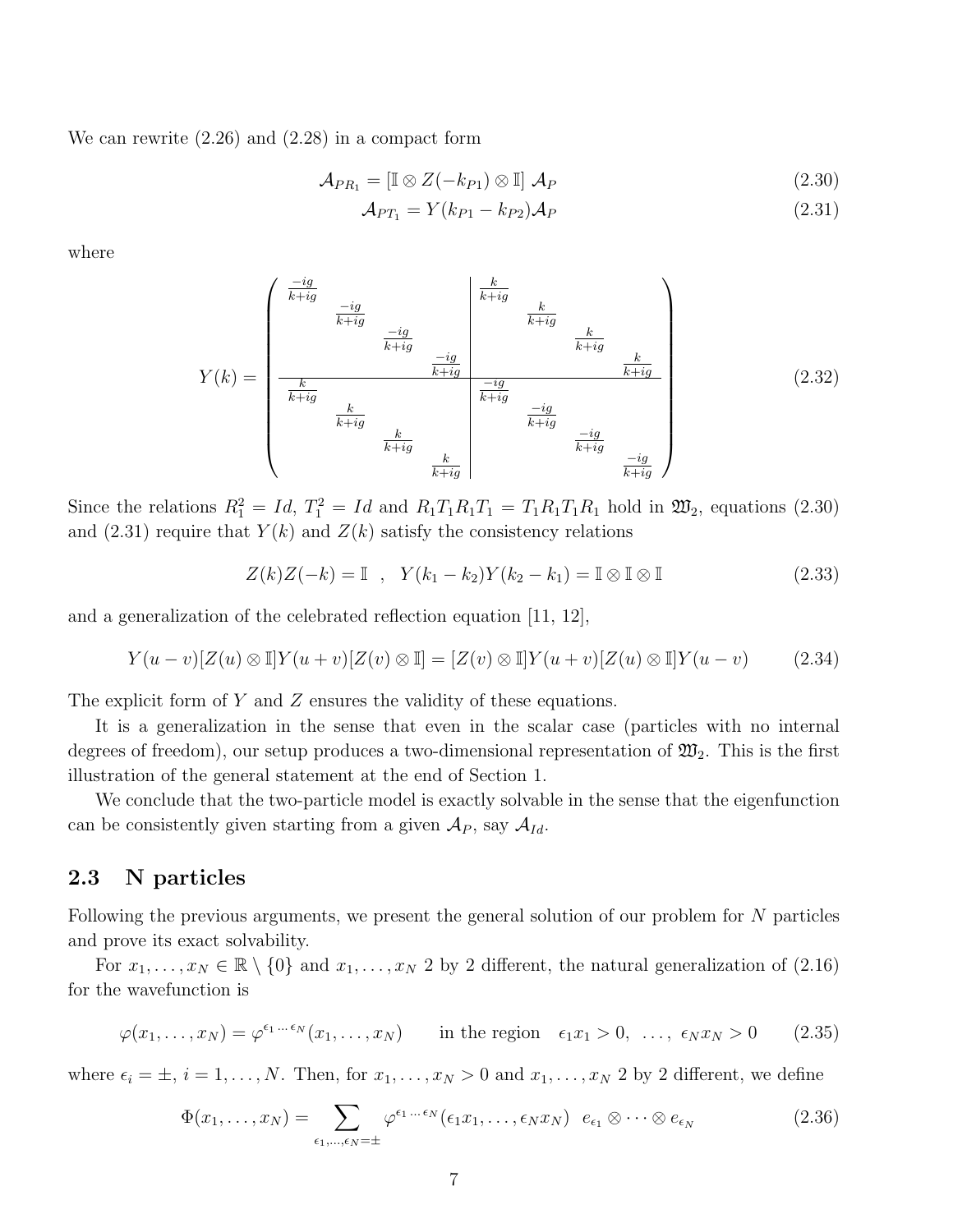where  $e_+$  =  $\overline{a}$ 1 0  $\mathbf{r}$ and  $e_-=$  $\overline{a}$ 0 1  $\mathbf{r}$ .

Given a tensor product of spaces,  $(\mathbb{C}^2)^{\otimes N}$ , we define the action of a matrix  $M \in End(\mathbb{C}^2)$  on the  $k$ -th space by

$$
M^{[k]} = \underbrace{\mathbb{I} \otimes \cdots \otimes \mathbb{I}}_{k-1} \otimes M \otimes \underbrace{\mathbb{I} \otimes \cdots \otimes \mathbb{I}}_{N-k}
$$
(2.37)

Therefore, the impurity conditions are,

$$
(U - \mathbb{I})^{[k]} \Phi(x_1, \dots, x_N) = -i(U + \mathbb{I})^{[k]} \partial_{x_k} \Phi(x_1, \dots, x_N) \quad \text{for} \quad x_k \to 0^+ , \quad 1 \leq k \leq N(2.38)
$$

The natural generalization of the bulk conditions read, for  $Q \in \mathfrak{S}_N$  and  $1 \leq i \leq N - 1$ ,

$$
\Phi(x_1, \dots, x_N)|_{x_{Qi} = x_{Q(i+1)}^+} = \widetilde{Q} \widetilde{T}_i \widetilde{Q} \Phi(x_1, \dots, x_N)|_{x_{Qi} = x_{Q(i+1)}^-}
$$
\n(2.39)

$$
\begin{aligned} \left(\partial_{x_{Q_i}} - \partial_{x_{Q(i+1)}}\right) \, \Phi(x_1, \dots, x_N) \big| \, \, x_{Q_i = x_{Q(i+1)}^+} \\ &= \widetilde{Q} \, \, \widetilde{T}_i \, \, \widetilde{Q} \, \, \left[ \left(\partial_{x_{Q_i}} - \partial_{x_{Q(i+1)}}\right) + 2g \right] \Phi(x_1, \dots, x_N) \big| \, \, x_{Q_i = x_{Q(i+1)}^-} \end{aligned} \tag{2.40}
$$

 $\widetilde{Q}$  is the usual representation of the element  $Q \in \mathfrak{S}_N$  on  $(\mathbb{C}^2)^{\otimes N}$ . Namely, denoting by  $E_{ij}$ ,  $i, j = 1, 2$  the matrices with 1 at position  $(i, j)$  and 0 elsewhere, one has

$$
\widetilde{T}_j = \sum_{k,\ell=1}^2 \underbrace{\mathbb{I} \otimes \cdots \otimes \mathbb{I}}_{j-1} \otimes E_{k\ell} \otimes E_{\ell k} \otimes \underbrace{\mathbb{I} \otimes \cdots \otimes \mathbb{I}}_{N-j-1} .
$$
\n(2.41)

Then using  $\widetilde{T_iT_j} = \widetilde{T_i}\widetilde{T_j}$  and (1.9), it is easy to get  $\widetilde{Q}$  for any  $Q \in \mathfrak{S}_N$  since an arbitrary permutation can always be decomposed in transpositions. At this stage, we have explicitly formulated the Nbody problem corresponding to the combination of the two systems as described in Section 1.

Let us make the ansatz for  $\Phi$ : in the region  $0 < x_{Q1} < \cdots < x_{QN}$ ,  $Q \in \mathfrak{S}_N$ , it is represented by

$$
\Phi_Q(x_1,\ldots,x_N) = \sum_{P \in \mathfrak{W}_N} \exp[i(k_{P1}x_{Q1} + \cdots + k_{PN}x_{QN})] \widetilde{Q} \mathcal{A}_P(Q)
$$
\n(2.42)

where

$$
\mathcal{A}_P(Q) = \sum_{\epsilon_1,\dots,\epsilon_N=\pm} A_P^{\epsilon_1\dots\epsilon_N}(Q) \ e_{\epsilon_1} \otimes \dots \otimes e_{\epsilon_N}
$$
 (2.43)

Again, the eigenvalue problem is simply solved by  $E = \sum_{i=1}^{N}$  $\sum_{i=1}^{N} k_i^2$ . Inserting in (2.38), one gets

$$
\mathcal{A}_{PR_1}(Q) = Z^{[1]}(-k_{P1}) \mathcal{A}_P(Q) \tag{2.44}
$$

where Z is given by (2.6). From relations (2.39), (2.40), we get for  $1 \leq j \leq N - 1$ 

$$
\mathcal{A}_{PT_j}(Q) = \frac{1}{k_{P_j} - k_{P(j+1)} + ig} \left( (k_{P_j} - k_{P(j+1)}) \mathcal{A}_P(QT_j) - ig \mathcal{A}_P(Q) \right)
$$
(2.45)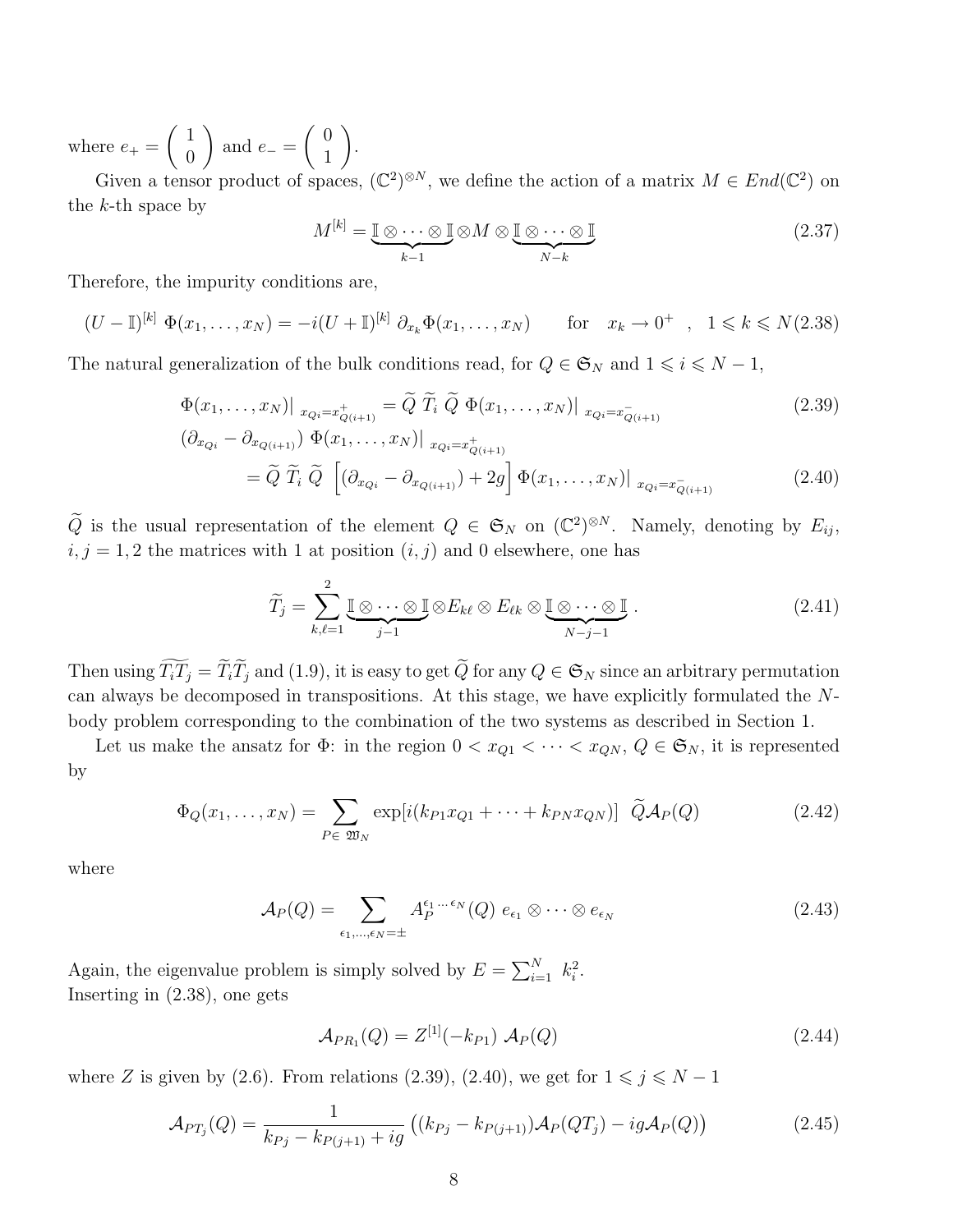To get an analog of (2.29), we introduce an ordering on  $\mathfrak{S}_N$  by associating to each element  $Q \in \mathfrak{S}_N$ an integer  $[Q] \in \{1, \ldots, N!\}$  so that Q be the  $[Q]$ <sup>th</sup> element of the ordering list. Next, we define

$$
\mathcal{A}_P = \sum_{Q \in \mathfrak{S}_N} e_{[Q]} \otimes \mathcal{A}_P(Q) \tag{2.46}
$$

where 
$$
e_{[Q]} = \begin{pmatrix} 0 \\ \vdots \\ 0 \\ 1 \\ \vdots \\ 0 \end{pmatrix} \begin{cases} [Q] - 1 \\ \vdots \\ 0 \end{cases} \in \mathbb{C}^{N!}
$$
 so that  $A_P(Q)$  is just  $(A_P)_{[Q]}$ .

Thus, the relations (2.44) and (2.45) take the compact form

$$
\mathcal{A}_{PR_1} = \mathcal{Z}_1(-k_{P1}) \mathcal{A}_P \tag{2.47}
$$

and for  $1\leqslant j\leqslant N-1$ 

$$
\mathcal{A}_{PT_j} = Y_j(k_{Pj} - k_{P(j+1)})\mathcal{A}_P
$$
\n(2.48)

where the matrix elements of  $\mathcal Z$  and  $Y_j$  read (recall that these matrix elements are matrices themselves acting on  $(\mathbb{C}^2)^{\otimes N}$ 

$$
\mathcal{Z}_1(k)_{[Q],[Q']} = Z^{[1]}(k)\delta_{[Q],[Q']} \tag{2.49}
$$

$$
Y_j(k)_{[Q],[Q']} = \frac{1}{k+ig} \left( k \, \delta_{[QT_j],[Q']} - ig \, \delta_{[Q],[Q']} \right) \mathbb{I}^{\otimes N} \tag{2.50}
$$

Since our construction is based on  $\mathfrak{W}_N$ , the Bethe ansatz solution is consistent if  $\mathcal{Z}_1$  and  $Y_j$  satisfy

$$
Y_j(k)Y_j(-k) = \mathbb{I}_{N!} \otimes \mathbb{I}^{\otimes N} \qquad , \quad \mathcal{Z}_1(k)\mathcal{Z}_1(-k) = \mathbb{I}_{N!} \otimes \mathbb{I}^{\otimes N} \tag{2.51}
$$

$$
Y_j(k_1)Y_{j+1}(k_1+k_2)Y_j(k_2) = Y_{j+1}(k_2)Y_j(k_1+k_2)Y_{j+1}(k_1)
$$
\n(2.52)

$$
Y_1(k_1 - k_2)Z_1(k_1)Y_1(k_1 + k_2)Z_1(k_2) = Z_1(k_2)Y_1(k_1 + k_2)Z_1(k_1)Y_1(k_1 - k_2)
$$
 (2.53)

$$
Y_j(k_1)Y_\ell(k_2) = Y_\ell(k_2)Y_j(k_1) \qquad \text{for} \quad |j - \ell| > 1 \tag{2.54}
$$

$$
\mathcal{Z}_1(k_1)Y_j(k_2) = Y_j(k_2)\mathcal{Z}_1(k_1) \qquad \text{for} \quad j > 1 \tag{2.55}
$$

where  $\mathbb{I}_{N!}$  the  $N! \times N!$  unit matrix. Relations (2.51) are usually called unitarity conditions while (2.52) is the celebrated quantum Yang-Baxter equation [6, 7]. Relation (2.53) is again our generalized reflection equation. One can check that these relations hold true by direct computation, finishing our argument about the exact solvability of our N-particle system. Starting from  $A_{Id}$ and using (2.47) and (2.48) repeatedly, one gets the eigenfunction.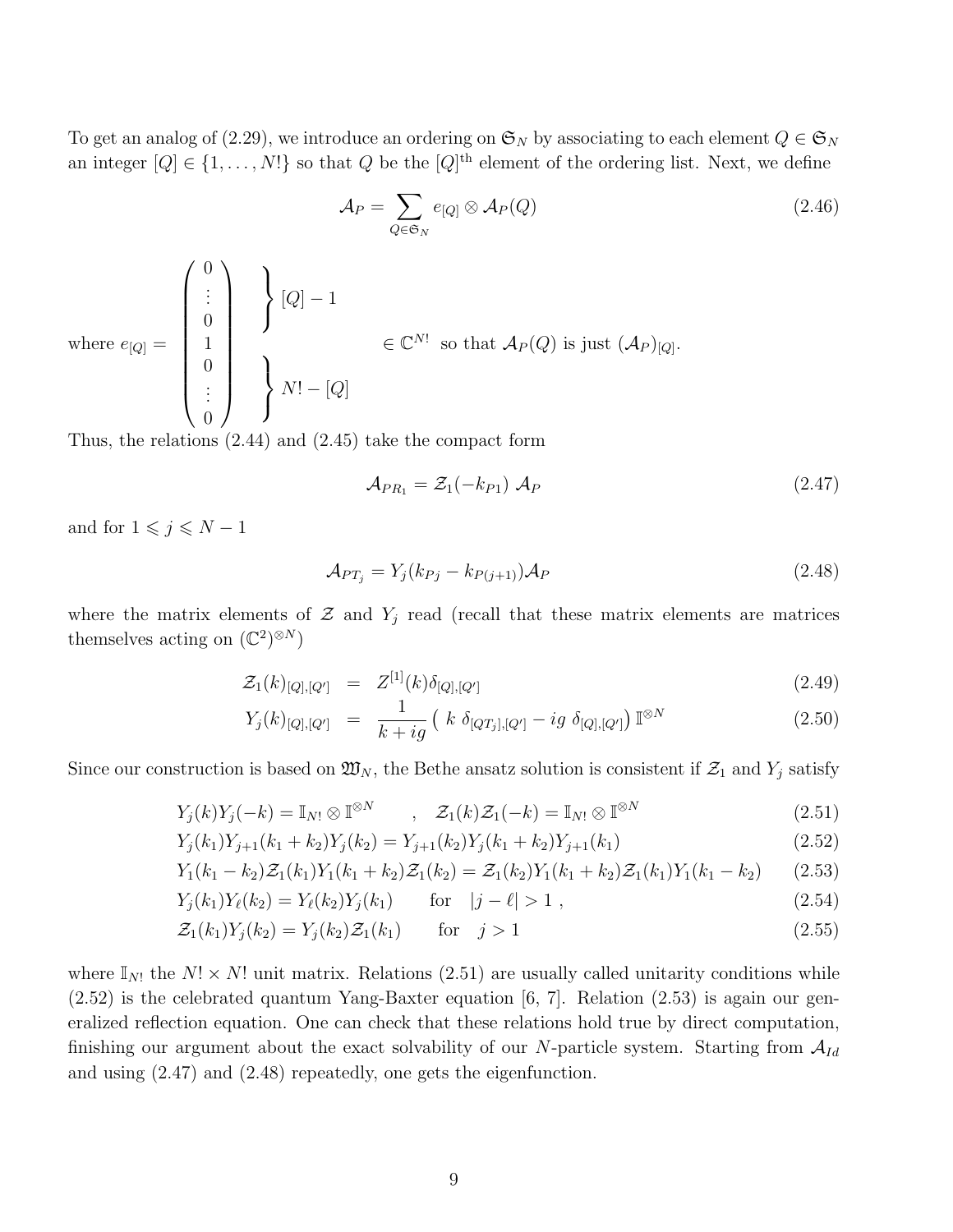## 3 Bethe ansatz: spectrum in the presence of an impurity

In the previous section, we showed that the energy problem reads

$$
E = \sum_{i=1}^{N} k_i^2
$$
 (3.1)

where the  $k$ 's are the momenta of the particles. It is known that the complete use of the Bethe ansatz entails that the k's are the solutions of the so-called Bethe ansatz equations. From these equations, it is possible to get some insight in the energy spectrum of the problem. The usual approach is to enclose the system in a finite region of space. One can imagine two types of conditions at the border of the finite region. In one dimension, one can put the N particles on a circle requiring periodic (or even anti-periodic) condition. This was the choice made in [1] where the properties on the whole line were subsequently extracted through the so-called thermodynamic limit. An alternative approach is to enclose the particles in a box requiring the vanishing of the wave function on the walls of the box. This was explore e.g. in [8].

#### 3.1 Bethe ansatz equations for particles on a circle

Let us imagine that the N particles live on the interval  $[-L, L]$  centered for convenience on the impurity. The periodic (resp. anti-periodic) condition on the  $\ell$ -th particle,  $1 \leq \ell \leq N$ , reads

$$
\varphi(x_1, \dots, x_{\ell-1}, L, x_{\ell+1}, \dots, x_N) = \theta \varphi(x_1, \dots, x_{\ell-1}, -L, x_{\ell+1}, \dots, x_N)
$$
\n(3.2)

$$
\varphi'(x_1, \ldots, x_{\ell-1}, L, x_{\ell+1}, \ldots, x_N) = \theta \varphi'(x_1, \ldots, x_{\ell-1}, -L, x_{\ell+1}, \ldots, x_N), \qquad (3.3)
$$

with  $\theta = 1$  (resp.  $\theta = -1$ ). Introducing

$$
\sigma = \theta \left( \begin{array}{cc} 0 & 1 \\ 1 & 0 \end{array} \right), \tag{3.4}
$$

and using the tensor notations (2.37), this can be written in terms of  $\Phi$  as

$$
\Phi(x_1, \dots, x_{\ell-1}, L, x_{\ell+1}, \dots, x_N) = \sigma^{[\ell]} \Phi(x_1, \dots, x_{\ell-1}, L, x_{\ell+1}, \dots, x_N)
$$
\n(3.5)

$$
\partial_{x_{\ell}} \Phi(x_1, \dots, x_{\ell-1}, L, x_{\ell+1}, \dots, x_N) = -\sigma^{[\ell]} \partial_{x_{\ell}} \Phi(x_1, \dots, x_{\ell-1}, L, x_{\ell+1}, \dots, x_N)
$$
(3.6)

Invoking the Bethe ansatz solution (2.42) for some  $Q_\ell \in \mathfrak{S}_N$  such that  $Q_\ell(N) = \ell$ , one gets (noting that  $\widetilde{Q}_{\ell} \sigma^{[\ell]} = \sigma^{[N]} \; \widetilde{Q}_{\ell}$ 

$$
e^{ik_{PN}L}\mathcal{A}_P(Q_\ell) + e^{-ik_{PN}L}\mathcal{A}_{PR_N}(Q_\ell) = \sigma^{[N]} \left( e^{ik_{PN}L}\mathcal{A}_P(Q_\ell) + e^{-ik_{PN}L}\mathcal{A}_{PR_N}(Q_\ell) \right)
$$
(3.7)

$$
e^{ik_{PN}L} \mathcal{A}_P(Q_\ell) - e^{-ik_{PN}L} \mathcal{A}_{PR_N}(Q_\ell) = -\sigma^{[N]} \left( e^{ik_{PN}L} \mathcal{A}_P(Q_\ell) - e^{-ik_{PN}L} \mathcal{A}_{PR_N}(Q_\ell) \right) \tag{3.8}
$$

This entails

$$
e^{2ik_{PN}L}\mathcal{A}_P(Q_\ell) - \sigma^{[N]}\mathcal{A}_{PR_N}(Q_\ell) = 0 \quad , \quad \ell = 1, \dots, N \tag{3.9}
$$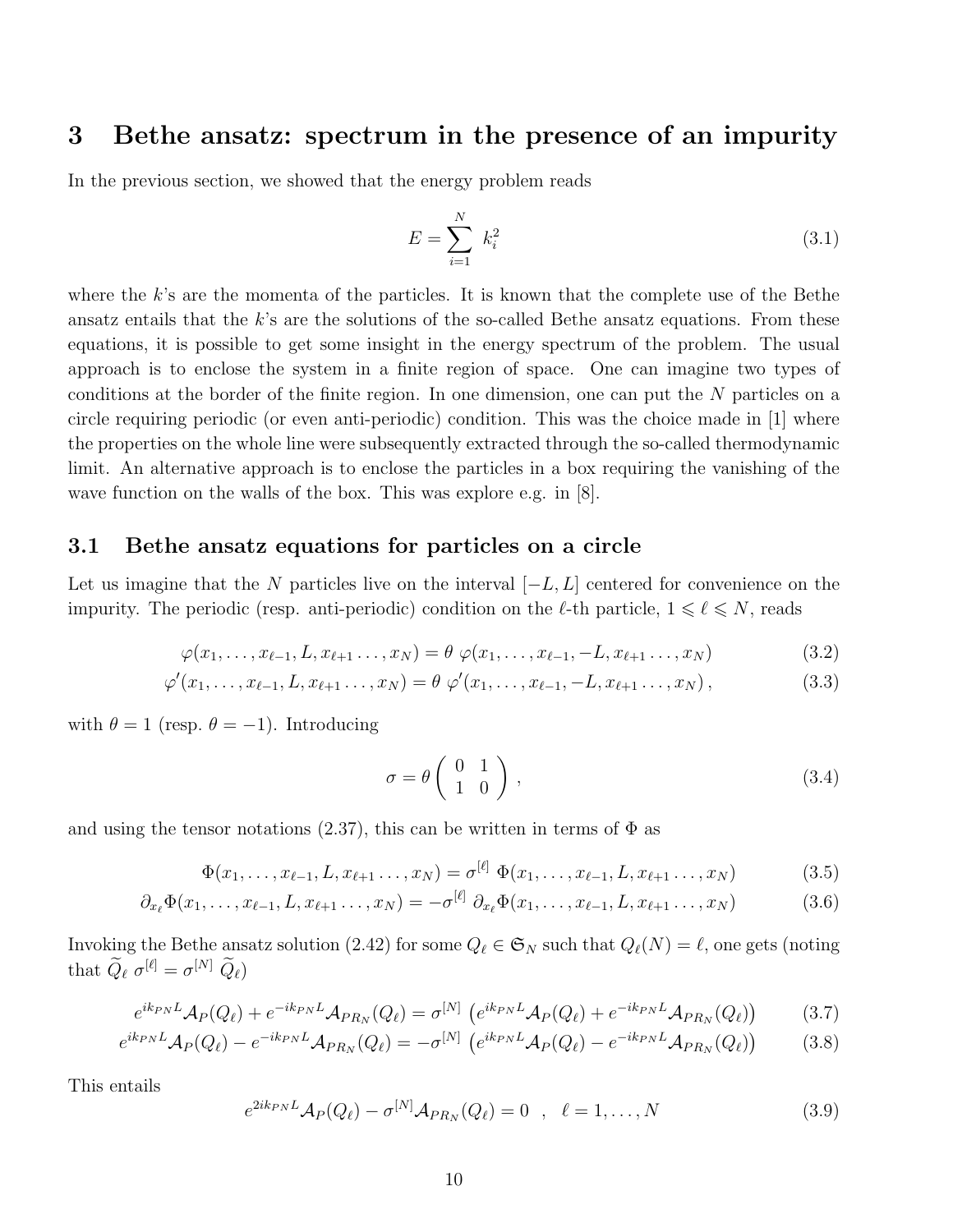that is, in terms of  $\mathcal{A}_P$  as defined in (2.46)

$$
e^{2ik_{PN}L}\mathcal{A}_{P} - \Sigma \mathcal{A}_{PR_{N}} = 0, \quad \Sigma = \mathbb{I}_{N!} \otimes \sigma^{[N]}.
$$
\n(3.10)

This holds for any  $P \in \mathfrak{W}_N$  yielding a priori  $2^N N!$  different equations. In fact, let us show that we only need to consider N of them by proving that if (3.10) holds for  $\mathcal{A}_P$  then it holds for  $\mathcal{A}_{PT_j}$ ,  $j = 1, \ldots, N-2$ ,  $\mathcal{A}_{PR_1}$  and  $\mathcal{A}_{PR_N}$ . For  $j = 1, \ldots, N-2$ 

$$
\mathcal{A}_{PT_j} = Y_j(k_{Pj} - k_{P(j+1)})\mathcal{A}_P \tag{3.11}
$$

$$
= e^{-2ik_{PN}L} Y_j(k_{Pj} - k_{P(j+1)}) \Sigma \mathcal{A}_{PR_N}
$$
\n(3.12)

$$
= e^{-2ik_{PN}L} \Sigma Y_j (k_{Pj} - k_{P(j+1)}) \mathcal{A}_{PR_N}
$$
\n
$$
(3.13)
$$

$$
= e^{-2ik_{PN}L} \Sigma \mathcal{A}_{PR_{N}T_{j}} \tag{3.14}
$$

$$
= e^{-2ik_{PN}L} \Sigma \mathcal{A}_{PT_jR_N} \tag{3.15}
$$

where we used  $Y_i(k)\Sigma = \Sigma Y_i(k)$  and  $R_N T_j = T_j R_N$ . The proof for the other two cases is similar and requires  $\mathcal{Z}_1(k)\Sigma = \Sigma \mathcal{Z}_1(k)$ ,  $R_N R_1 = R_1 R_N$  and  $\Sigma^2 = \mathbb{I}_{N!} \otimes \mathbb{I}^{\otimes N}$ . Since  $T_j$ ,  $j = 1, ..., N-2$ and  $R_1$  are the generators of  $W_{N-1}$  of cardinal  $2^{N-1}(N-1)!$ , adding  $R_N$  brings the number of elements to  $2^N(N-1)!$ . Therefore, quotienting  $\mathfrak{W}_N$  by this set, we are left with N different elements:  $S_N = Id$  and  $S_j = T_j \dots T_{N-1}$  for  $j = 1, \dots, N-1$ .

Now using (2.47) and (2.48) repeatedly, one has

$$
\mathcal{A}_{S_j R_N} = Y_{N-1}(-k_N - k_j) \dots Y_1(-k_1 - k_j) \times \mathcal{Z}_1(-k_j) Y_1(k_1 - k_j) \dots Y_{N-1}(k_N - k_j) \mathcal{A}_{S_j},
$$
\n(3.16)

and

$$
\mathcal{A}_{S_j} = Y_{N-1}(k_j - k_N) \dots Y_j(k_j - k_{j+1}) \mathcal{A}_{Id}.
$$
\n(3.17)

Let us introduce the matrices  $\mathcal{R}_j$  for  $j = 1, \ldots, N$  as

$$
\mathcal{R}_j = Y_j(k_{j+1} - k_j) \dots Y_{N-1}(k_N - k_j) \sum Y_{N-1}(-k_N - k_j) \dots Y_j(-k_{j+1} - k_j)
$$
  
 
$$
\times Y_{j-1}(-k_{j-1} - k_j) \dots Y_1(-k_1 - k_j) \mathcal{Z}_1(-k_j) Y_1(k_1 - k_j) \dots Y_{j-1}(k_{j-1} - k_j) \quad (3.18)
$$

Applying all these results in (3.10), we are now in position to state the main result of this paper:

**Proposition 3.1** The wavefunction of our exactly solvable model is completely determined for a given vector  $\mathcal{A}_{Id}$ , using relations (2.47) and (2.48) to find  $\mathcal{A}_P$  for any  $P \in \mathfrak{W}_N$ . In turn,  $\mathcal{A}_{Id}$  is the common eigenvector of the matrices  $\mathcal{R}_j$  with the eigenvalues  $e^{2ik_jL}$  respectively,  $j = 1, \ldots, N$ :

$$
\mathcal{R}_j \mathcal{A}_{Id} = e^{2ik_jL} \mathcal{A}_{Id}.
$$
\n(3.19)

This entails in particular the following constraints

$$
\det \left[ \mathcal{R}_j - e^{2ik_jL} \mathbb{I}_{N!} \otimes \mathbb{I}^{\otimes N} \right] = 0 \quad , \quad j = 1, \dots, N \, . \tag{3.20}
$$

These are the impurity Bethe ansatz equations constraining the allowed values of the momenta of the particles. The presence of Z in  $\mathcal{R}_j$  accounts for the effect of the impurity on the dynamics of the system while the matrices  $Y_j$  contain the interaction effects.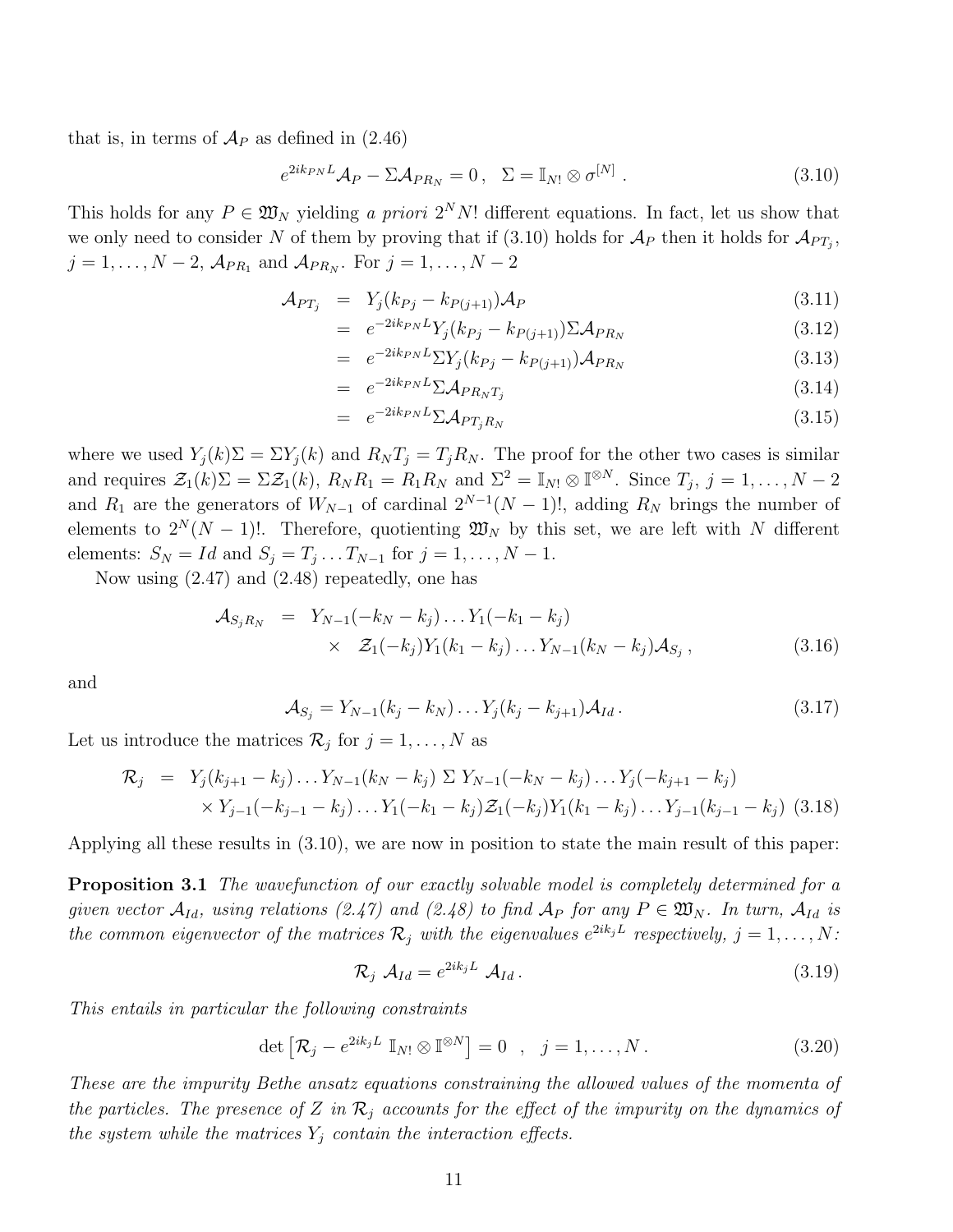The proof goes as follows. First, relation  $(3.19)$  is a direct consequence of  $(3.10)$ ,  $(3.16)$  and  $(3.17)$ . The fact that  $A_{Id}$  is the common eigenvector of all these matrices follows from

$$
\mathcal{R}_j \mathcal{R}_\ell = \mathcal{R}_\ell \mathcal{R}_j \quad , \quad j, \ell = 1, \dots, N \,. \tag{3.21}
$$

This equality, albeit tedious to establish, holds thanks to relations (2.51)-(2.55) together with

$$
[Y_j(k_1), Y_j(k_2)] = 0 \quad \text{for all } k_1, k_2. \tag{3.22}
$$

## 3.2 Fixing the statistics

So far, we said nothing about the statistics of the particles under considerations (on purpose). Indeed, our setup can be accommodated along the lines of [6] to allow for arbitrary statistics. Here, to get more insight when dealing with the Bethe ansatz equations, let us choose the statistics of our model. For bosons (resp. fermions), the wavefunction should be symmetric (resp. antisymmetric) under the exchange of any two particles. In terms of  $\Phi$ , this reads, for  $1 \leq i \leq j \leq N$ ,

$$
\Phi(x_1, \ldots, x_i, \ldots, x_j, \ldots, x_N) = \tau \ \widetilde{T}_{ij} \ \Phi(x_1, \ldots, x_j, \ldots, x_i, \ldots, x_N) \tag{3.23}
$$

with  $\tau = +1$  for bosons and  $\tau = -1$  for fermions. In turn, this yields an additional relation between the coefficients  $\mathcal{A}_P(QT_i)$  and  $\mathcal{A}_P(Q)$ :

$$
\mathcal{A}_P(QT_i) = \tau \mathcal{A}_P(Q). \tag{3.24}
$$

As a consequence, all the matrices  $Y_j(u)$  become proportional to the identity, the multiplication factor being  $y^{\tau}(k)$  given by

$$
y^{\tau}(k) = \frac{\tau k - ig}{k + ig} \tag{3.25}
$$

When  $\tau = -1$ , we recover that the  $\delta$  interaction is trivial for fermions. The N impurity Bethe equations are equivalent to

$$
\det \left[ \prod_{m \neq j} y^{\tau} (k_j + k_m) y^{\tau} (k_j - k_m) \exp(2ik_j L) - Z^{[1]}(-k_j) \sigma^{[N]} \right] = 0 \quad , \quad 1 \leq j \leq N \tag{3.26}
$$

Let us denote  $z_1(k)$ ,  $z_2(k)$  the eigenvalues of  $Z(k)$  then, for  $N \geq 2$ ,  $Z^{[1]}(k)\sigma^{[N]}$  has four different eigenvalues  $z_1(k)$ ,  $-z_1(k)$ ,  $z_2(k)$  and  $-z_2(k)$ , each of which is  $2^{N-2}$ -fold degenerate. The four possible sets of scalar equations read

$$
\exp(2ik_jL)\prod_{m\neq j}y^{\tau}(k_j+k_m)y^{\tau}(k_j-k_m)=\lambda_j(k_j)\quad ,\quad 1\leqslant j\leqslant N\tag{3.27}
$$

where for each j,  $\lambda_j(k_j)$  takes one of the four possible values  $z_1(-k_j)$ ,  $-z_1(-k_j)$ ,  $z_2(-k_j)$  or  $-z_2(-k_i)$ , yielding 4<sup>N</sup> different sets of equations. For  $N=1$ , the equations read

$$
\exp(2ikL) = s_1(-k)
$$
 or  $\exp(2ikL) = s_2(-k)$  (3.28)

where  $s_1(k)$ ,  $s_2(k)$  are the eigenvalues of  $\sigma Z(k)$ . In the previous equations, we isolated on the left-hand side the usual terms corresponding to the interaction and on the right-hand side the new part arising from the presence of the reflecting and transmitting impurity.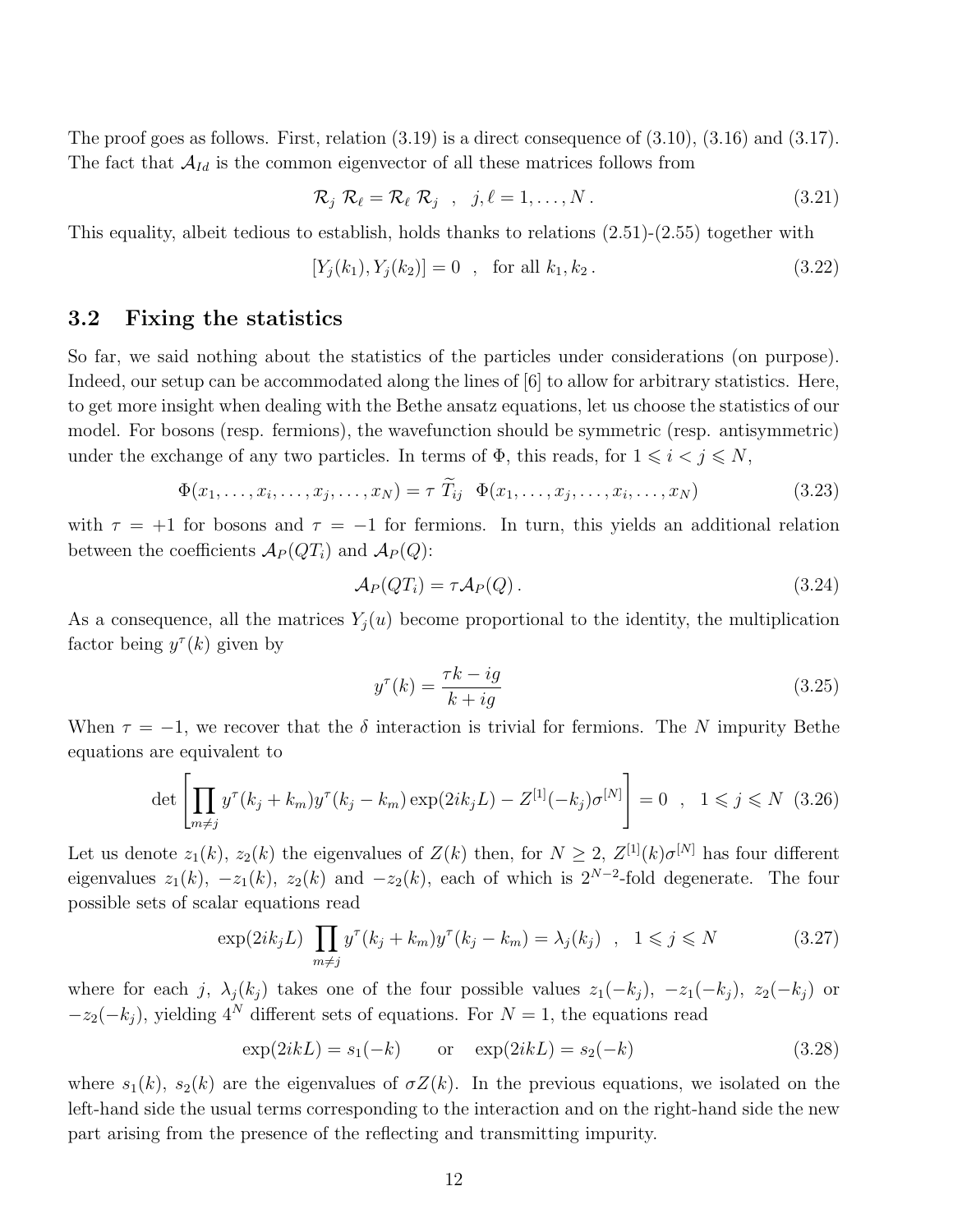## 3.3 Bethe ansatz equations for particles in a box

In this paragraph, instead of putting the particle on a circle, we are going to let them live in a box  $[-L, L]$ . Thus, we impose the following conditions for  $1 \leq \ell \leq N$ 

$$
\Phi(x_1, \dots, x_{\ell-1}, L, x_{\ell+1}, \dots, x_N) = 0, \qquad (3.29)
$$

and we follow the above analysis along the same lines. The linear system of equations relating the  $2^N N!$  coefficients in each  $\mathcal{A}_{S_j}, j = 1, \ldots, N$ , take the form

$$
\mathcal{R}_j \mathcal{A}_{Id} = -e^{2ik_j L} \mathcal{A}_{Id} \tag{3.30}
$$

with  $\mathcal{R}_j$  as defined in (3.18) replacing  $\Sigma$  by the identity here. In this case, the impurity Bethe equations read l<br>E

$$
\det \left[ \mathcal{R}_j + \exp(2ik_jL) \mathbb{I}_{N!} \otimes \mathbb{I}^{\otimes N} \right] = 0 \quad , \quad j = 1, \dots, N \, . \tag{3.31}
$$

These are the Bethe ansatz equations for our system with the particular box conditions under consideration. If we fix the statistics for bosons or fermions as in the previous paragraph, these equations take the simpler form

$$
\exp(2ik_jL)\prod_{m\neq j}y^{\tau}(k_j+k_m)y^{\tau}(k_j-k_m)=\gamma_j(k_j)\quad ,\quad 1\leqslant j\leqslant N\tag{3.32}
$$

where for each j,  $\gamma_i(k_i)$  takes two possible values :  $z_1(-k_i)$  or  $z_2(-k_i)$ , yielding  $2^N$  different sets of equations. This setup will be used in the examples to illustrate the case of a parity-breaking impurity.

## 4 Detailed study of selected examples

#### 4.1 Recovering previous results

Let us show how to recover the historical results of  $[8]$  which are the analog of the results of  $[1]$ when the particles are confined in a box.

We recall briefly the setup of [8] and adapt ours to reproduce it. M. Gaudin considered a gas of N bosons with  $\delta$  interaction enclosed in a box of length L. The symmetric wavefunction  $\phi(x_1, \ldots, x_N)$  is required to satisfy

$$
\phi(x_1 = 0, x_2, \dots, x_N) = 0, \tag{4.1}
$$

$$
\phi(x_1, x_2, \dots, x_N = L) = 0, \tag{4.2}
$$

in the region  $0 \le x_1 \le x_2 \le \ldots \le x_N \le L$ .

Thus we must take (3.25) with  $\tau = 1$ . Then, the most natural idea that comes to mind to recover this setup from ours is to "fold" our system which lives on  $[-L, L]$  and tune the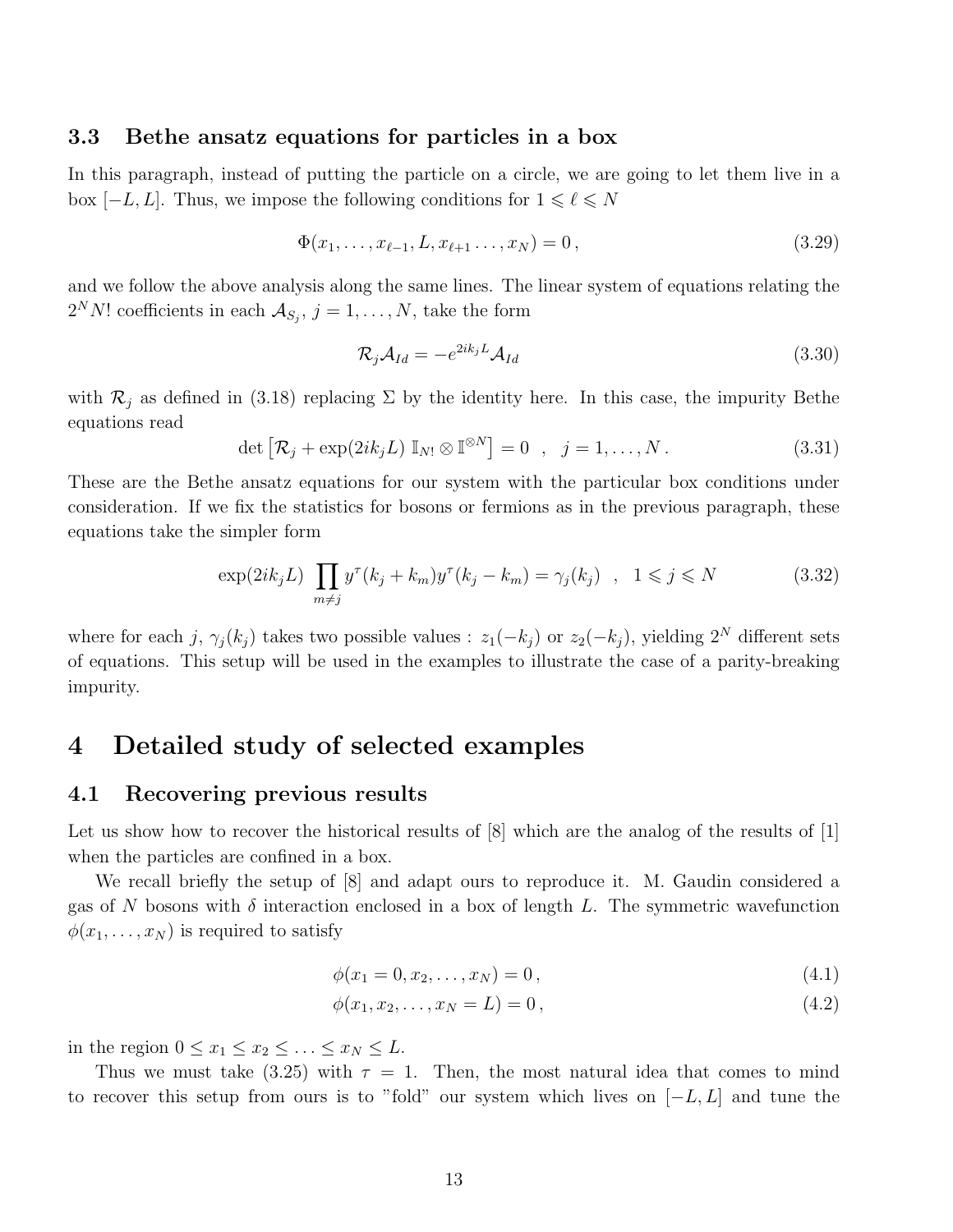parameters of the impurity so as to make it a wall of the box at the origin. This goes as follows: for  $j = 1, \ldots, N$ , we require

$$
\varphi(x_1,\ldots,x_j,\ldots,x_N)=\varphi(x_1,\ldots,-x_j,\ldots,x_N) \quad , \quad 0
$$

This global property has a direct consequence on  $\Phi$  as defined in (2.36)

$$
\Phi(x_1,\ldots,x_N) = \varphi^{+\ldots} (x_1,\ldots,x_N) \begin{pmatrix} 1 \\ \vdots \\ 1 \end{pmatrix} \begin{pmatrix} 1 \\ 2^N \end{pmatrix} \qquad (4.4)
$$

In other words, the representation is completely reducible and the only relevant wavefunction is  $\varphi^{+\dots}$  + $(x_1,\dots,x_N)$  which we identify to  $\phi(x_1,\dots,x_N)$ . The reducibility of the problem will show up again consistently in the rest of this paragraph (e.g. for  $Z(k)$ ). It has to be related to the fact that we break the chirality of the impurity when we require (4.3), that is we restore the parity invariance and the need for a two-dimensional representation disappears.

In this respect, we also expect (4.3) not to be compatible with the impurity conditions (2.38) in general. In fact, it is easy to see that the coefficients  $\mu$ ,  $\nu$  in (1.6) must satisfy

$$
\mu - \mu^* = 0 \quad , \quad \nu + \nu^* = 0 \,. \tag{4.5}
$$

When translated in terms of  $\alpha$ , a, b, c, d in (2.9), this is perfectly consistent with the well-known characterization of a parity-invariant impurity *i.e.*  $a = d$  and  $\alpha^2 = 1$ .

Now to reproduce (4.1), one just has to choose  $\mu = -1$  and  $\nu = 0$ . In particular, this gives  $Z(k) = -\mathbb{I}$  showing again the reducibility of the problem to a scalar representation where the impurity is to be seen as a purely reflecting wall with reflection coefficient equal to −1.

Finally, taking  $\theta = -1$  in (3.5), (3.6) yields (4.2) with no condition for the derivative as required. Again, the representation using  $\sigma$  is reducible and one can see that the relevant eigenvalue for sigma is −1. Collecting all these settings, we end up with the following Bethe equations

$$
e^{2ik_jL} = \prod_{m \neq j} \frac{k_m - k_j - ig}{k_m - k_j + ig} \frac{k_m + k_j - ig}{k_m + k_j + ig} \quad , \quad j = 1, ..., N \tag{4.6}
$$

which are precisely those obtained by Gaudin in [8].

## 4.2 One and two particles with  $\delta$  impurity

As a first step towards the understanding of the properties of our system, we pay special attention to the special cases of one and two particles in the presence of the well-known  $\delta$  impurity. The oneparticle case is presented as a reminder and already displays the interesting features of degeneracies and bound states. Then, the two-particle exhibits the new properties arising from the impurity Bethe equations.

The  $\delta$  impurity is characterized by

$$
U_{\delta} = -\exp(i\xi) \begin{pmatrix} \cos(\xi) & i\sin(\xi) \\ i\sin(\xi) & \cos(\xi) \end{pmatrix} , \xi \in [0, \pi)
$$
 (4.7)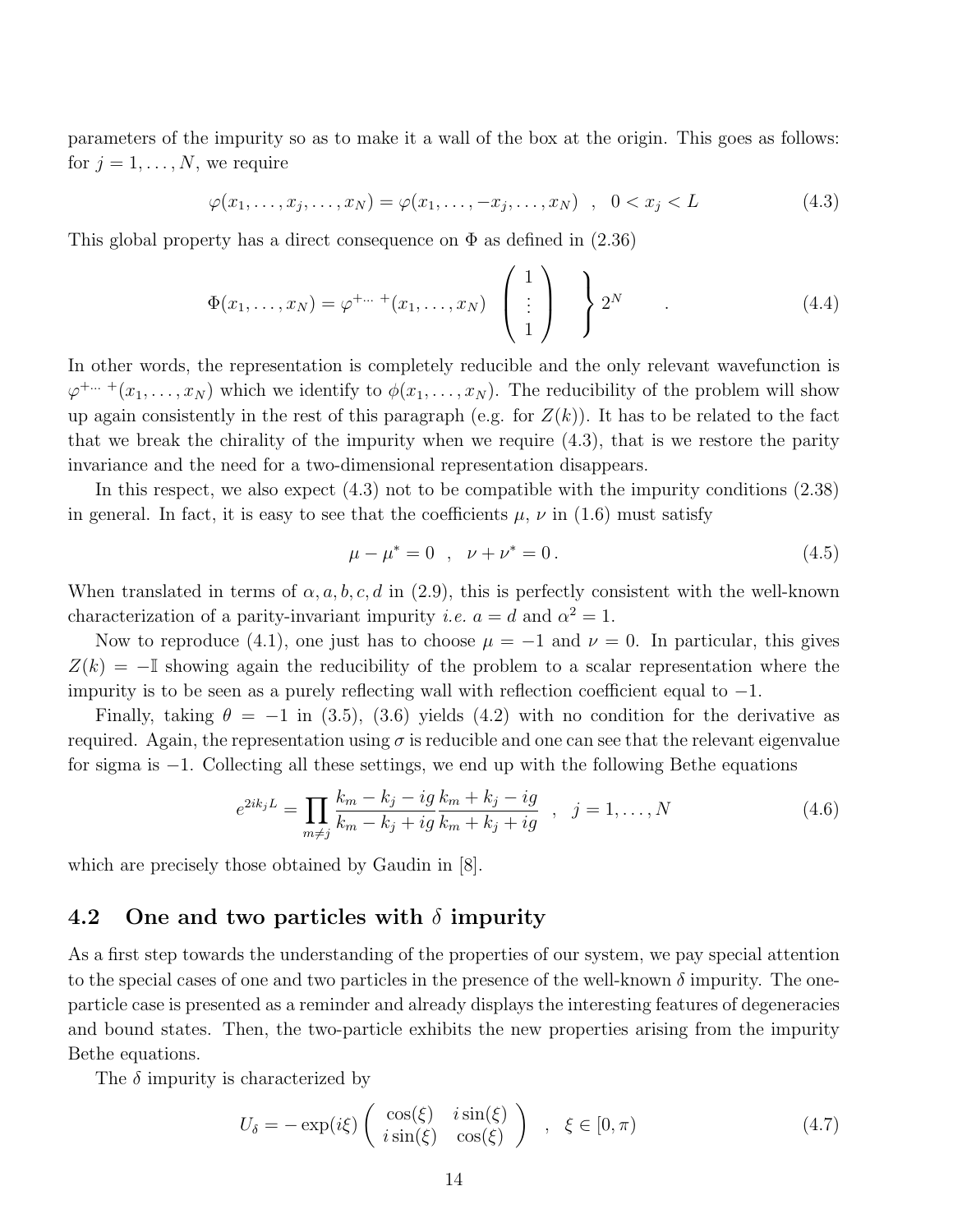and the impurity Bethe equations constraining the momentum of the particle read

$$
\exp(2ikL) = \theta \qquad \text{or} \quad \exp(2ikL) = \theta \frac{k \tan \xi + i}{k \tan \xi - i} \tag{4.8}
$$

The first equation reproduces the usual integer quantization of the momentum while the second shows how this quantization is controlled by  $\xi$ .

Figure 1 shows the energy spectrum<sup>2</sup> as a function of the tunable impurity parameter  $\xi$ .



Figure 1: Lowest energy level in terms of  $\xi$ for  $\delta$  impurity and  $\theta = 1$ 

Figure 2: Density profiles for various values of ξ.

The constant energy levels correspond to the first equation and do not depend on the impurity parameter  $\xi$  as expected. The other energy levels show the effect of the impurity on the spectrum. Of special interest is the lowest energy level which exhibits a bound state for  $\xi > \pi/2$ . This is consistent with the fact that the coupling constant to the impurity  $\eta$ , given by  $\eta = 1/\tan \xi$ , becomes negative. We have also plotted in Figure 2 the corresponding densities for different regimes. The thick curve corresponds to  $\xi = 0$ : the impurity is completely reflecting and no transmission occurs. For  $\xi = \pi/3$ , the double-solid curve shows reflection and transmission for a repulsive impurity. The constant curve for  $\xi = \pi/2$  is very special since for this value of  $\xi$ , the impurity becomes trivial in the sense that the reflection vanishes and the transmission is just 1. This corresponds to the zero energy state. Finally, the thin curve represents the profile for  $\xi = 11\pi/12$ : this is the bound state whose profile gets sharper and sharper as  $\xi \to \pi$  (infinitely attractive impurity).

Let us move on to the case of two particles. The impurity Bethe equations read  $\frac{1}{2}$ 

$$
\begin{cases} \exp(2ik_1L) \frac{k_1 + k_2 - ig}{k_1 + k_2 + ig} \frac{k_1 - k_2 - ig}{k_1 - k_2 + ig} = \lambda_1(k_1) \\ \exp(2ik_2L) \frac{k_2 + k_1 - ig}{k_2 + k_1 + ig} \frac{k_2 - k_1 - ig}{k_2 - k_1 + ig} = \lambda_2(k_2) \end{cases} \tag{4.9}
$$

<sup>&</sup>lt;sup>2</sup> all the figures are plotted in units of  $\hbar^2/2m$  and for a unit length,  $L = 1$ , using Maple.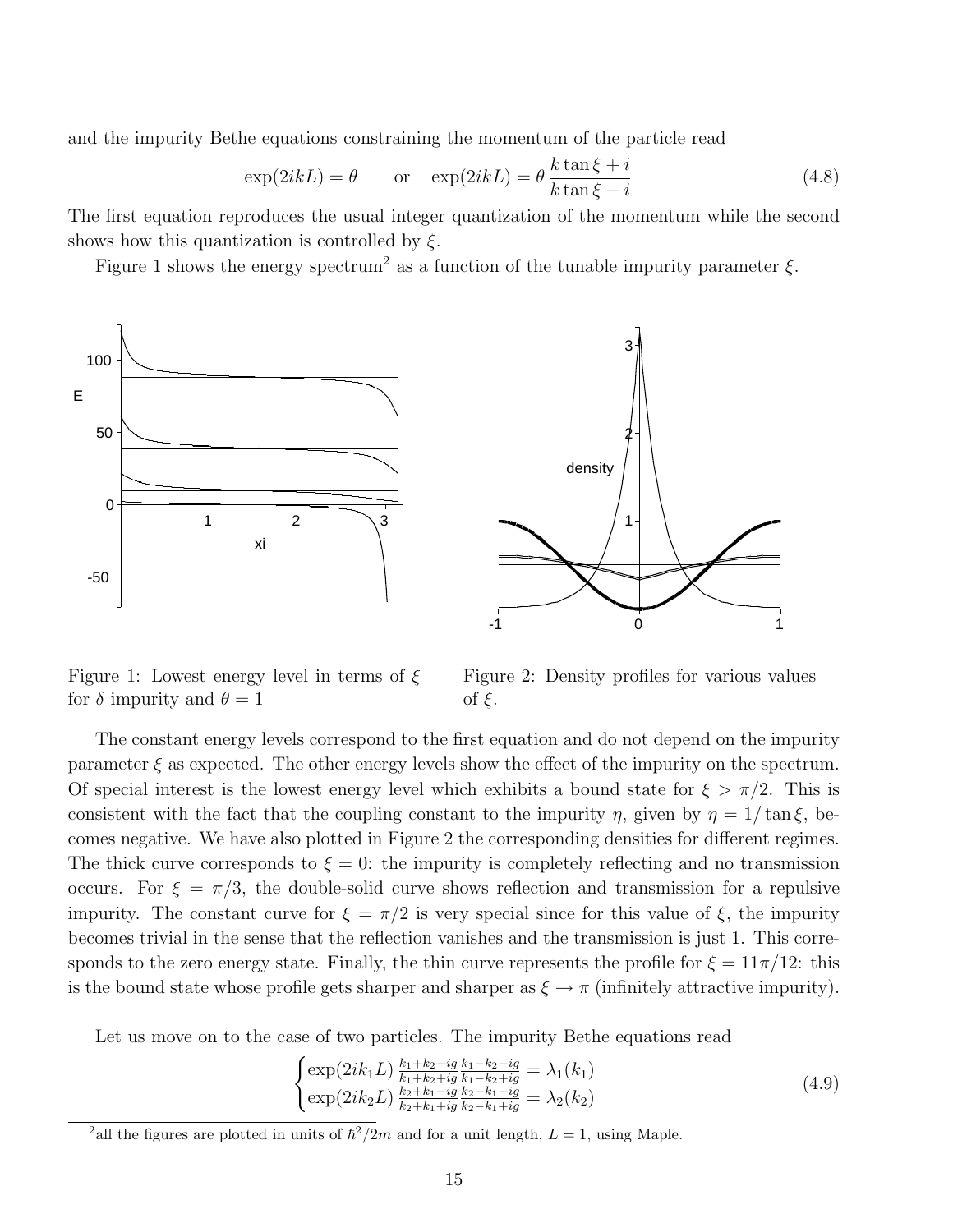where each of the eigenvalues  $\lambda_1(k)$ ,  $\lambda_2(k)$  can be either  $\pm 1$  or  $\pm \frac{k \tan \xi + i}{k \tan \xi - i}$  $\frac{k\tan \xi + i}{k\tan \xi - i}$ . We display on Figure 3 the corresponding lowest energy levels. When the two eigenvalues are  $\pm 1$ , we obtain the constant



Figure 3: Lowest energy level in terms of  $\xi$  for 2 particles and  $\delta$  impurity

energy levels. Otherwise, when one at least of the eigenvalues is  $\pm \frac{k \tan \xi + i}{k \tan \xi - i}$  $\frac{k \tan \xi + i}{k \tan \xi - i}$ , the energy levels are decreasing functions of  $\xi$ . Again, for special values of  $\xi$  ( $\xi = 0$ ,  $\xi = \pi/2$ ), there are degeneracies which are lifted when we tune the impurity. Finally, for  $\xi > \pi/2$ , the lowest energy levels give rise to bound states with the impurity (we recall that  $\xi \to \pi$  corresponds to  $\eta \to -\infty$  *i.e.* an infinitely negative coupling constant).

## 4.3 Asymmetric impurity in a box

In this paragraph, we give an example of an asymmetric impurity *i.e.* an impurity which breaks parity invariance. We simply present the one-particle case for the box boundary conditions of section 3.3. For convenience, we use the parametrization (2.7) and the impurity is characterized by a single parameter as follows

$$
\alpha = 1
$$
,  $a = \sin^2 w$ ,  $b = -\cos w$ ,  $c = \cos w$ ,  $d = 1$ ,  $w \in [0, \pi)$ . (4.10)

Then the Bethe equations take the form

$$
e^{2ikL} = -\frac{(k^2 - 1)\cos w + ik\sqrt{4 + \cos^4 w}}{(k^2 + 1)\cos w - ik(\cos^2 w - 2)}
$$
 or 
$$
e^{2ikL} = -\frac{(k^2 - 1)\cos w - ik\sqrt{4 + \cos^4 w}}{(k^2 + 1)\cos w - ik(\cos^2 w - 2)}(4.11)
$$

The two equations are never equivalent so that we do not observe level crossing (see Figure 4). On Figure 5, the density profile for the lowest positive energy level shows the striking feature of this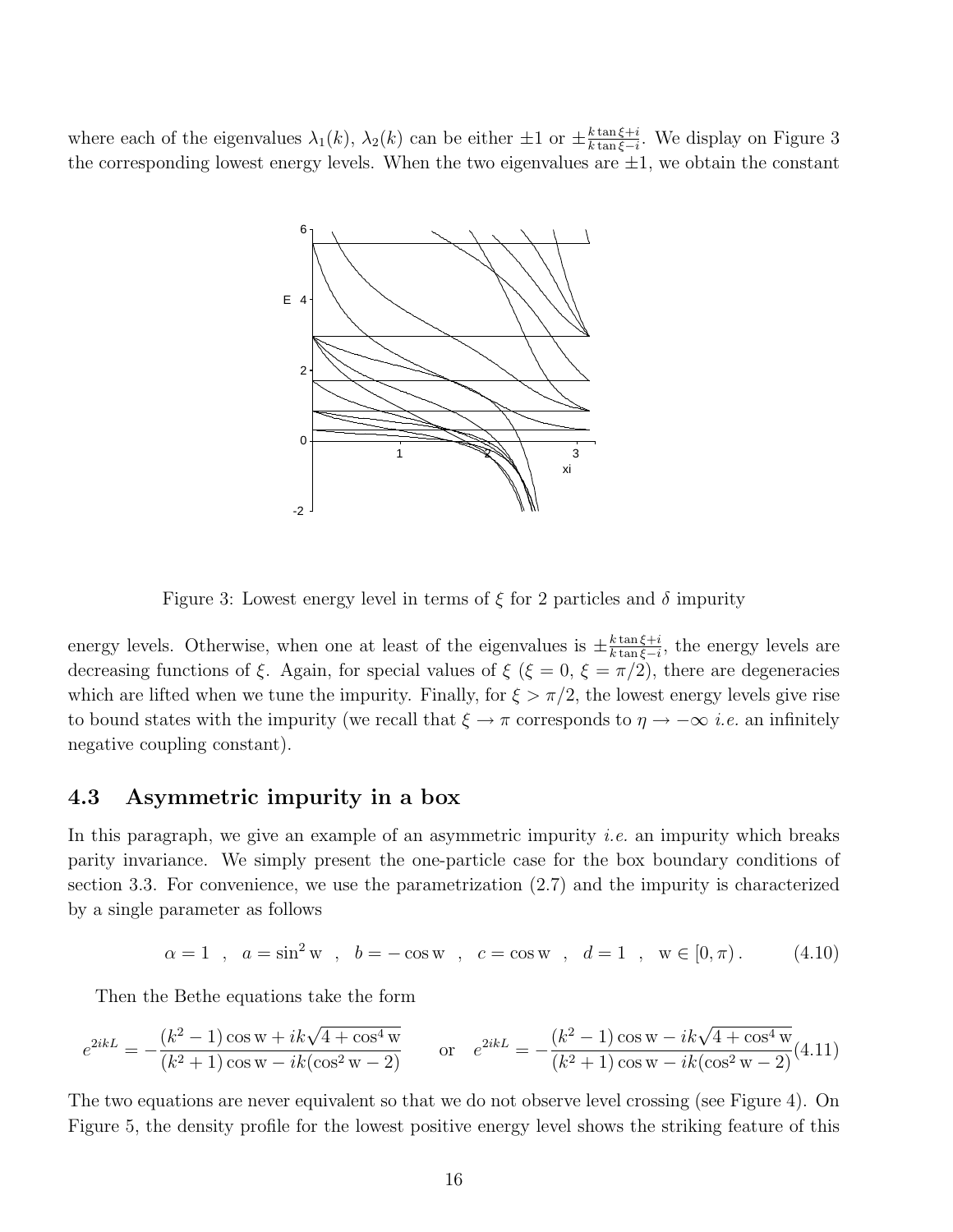

Figure 4: Lowest energy levels for a parity breaking impurity

Figure 5: Density profile for the first positive energy level

impurity for different values of w. One can clearly see the parity invariance breaking on the thin and double-solid curves (w = 0 and  $11\pi/12$  respectively). Again for the particular value w =  $\pi/2$ (the thick curve), the impurity becomes reflectionless with trivial transmission equal to 1. Parity is restored and we observe a single excited mode in a box.

## 5 Conclusions and outlook

In this paper, we presented and solved the one-dimensional problem of N interacting particles in the presence of an impurity. In the process of the Bethe ansatz for the wavefunction, doubling the dimension of the representation of the underlying Weyl group was a crucial ingredient with respect to previous approaches. This is reminiscent of the general RT algebras framework recently introduced and allows for an exact treatment of impurities.

We also established the impurity Bethe equations controlling the energy spectrum. Although some basic understanding emerged from the study of the simple one and two-particle cases, we are convinced that useful information can be extracted from the thermodynamic limit. In particular, the ground state energy and the low-lying excited states should be influenced by the impurity. We will investigate this issue later on [23].

In any case, we already observed that a tunable impurity can lift degeneracies in the energy and also confine asymmetrically stationary states. We strongly believe that further developments in the context of condensed matter physics will bring interesting results.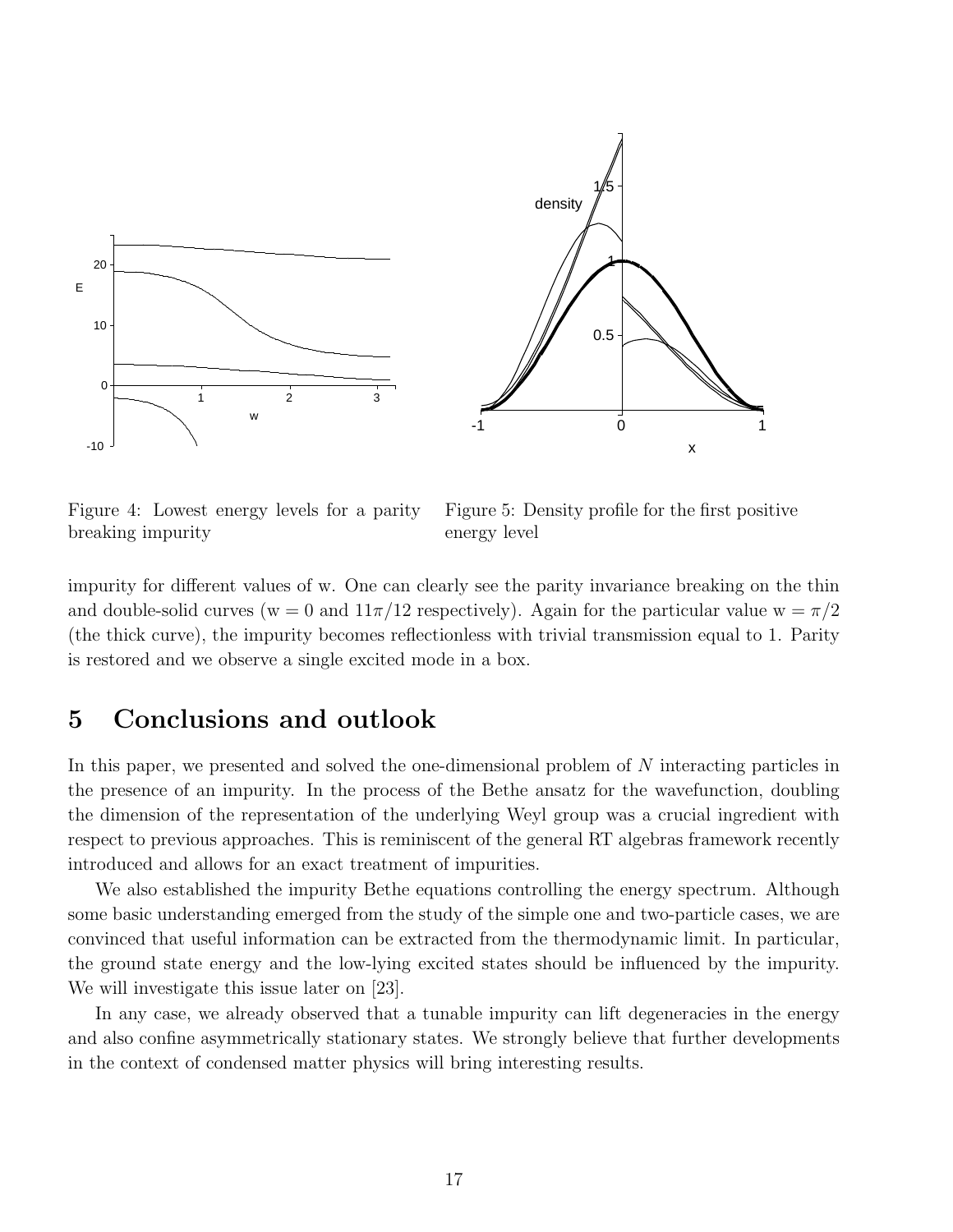Acknowledgements: This work was supported by the TMR Network "EUCLID. Integrable models and applications: from strings to condensed matter", contract number HPRN-CT-2002- 00325. We acknowledge the warm support of M. Mintchev and E. Ragoucy.

## References

- [1] E. H. Lieb and W. Liniger, Exact Analysis of an Interacting Bose Gas. I. The General Solution and the ground state, Phys. Rev. 130 No. 4 (1963) 1605.
- [2] M. Girardeau, Relationship between Systems of Impenetrable Bosons and Fermions in One Dimension, J. Math. Phys. 1 (1960) 516.
- [3] J. B. McGuire, Study of Exactly Soluble One-Dimensional N-Body Problems, J. Math. Phys. 5 (1964) 622.
- [4] B. Paredes et al., Tonks-Girardeau gas of ultracold atoms in an optical lattice, Nature 429 (2004) 277.
- [5] H. Bethe, Zur theorie der metalle. Eigenwerte und eingenfunktionen atomkete, Zeitschrift für Physik 71 (1931) 205.
- [6] C. N. Yang, Some exact results for the many-body problem in one dimension with repulsive delta-function interaction, Phys. Rev. Lett 19 (1967) 1312.
- [7] R. J. Baxter, Partition function of the eight-vertex lattice model, Ann. Phys. 70 (1972) 193 et J. Stat. Phys. 8 (1973) 25; Exactly solved models in statistical mechanics, (Academic Press, 1982).
- [8] M. Gaudin, Boundary Energy of a Bose Gas in One Dimension, Phys. Rev. A4 (1971) 386.
- [9] V. Caudrelier and N. Crampé, Integrable N-particle Hamiltonians with Yangian or Reflection Algebra Symmetry, J. Phys. A37 (2004) 6285 and math-ph/0310028.
- [10] B. Sutherland, Exact Results for a Quantum Many-Body Problem in One Dimension, Phys. Rev. A4 (1971) 2019.
- [11] I. V. Cherednik, Factorizing particles on a half line and root systems, Theor. Math. Phys. 61 (1984) 977.
- [12] E. K. Sklyanin, Boundary conditions for integrable quantum systems, J. Phys. A21 (1988) 2375.
- [13] E. Gutkin, Quantum Nonlinear Schrödinger Equation: Two Solutions, Phys. Rep. 167 (1988) 1.